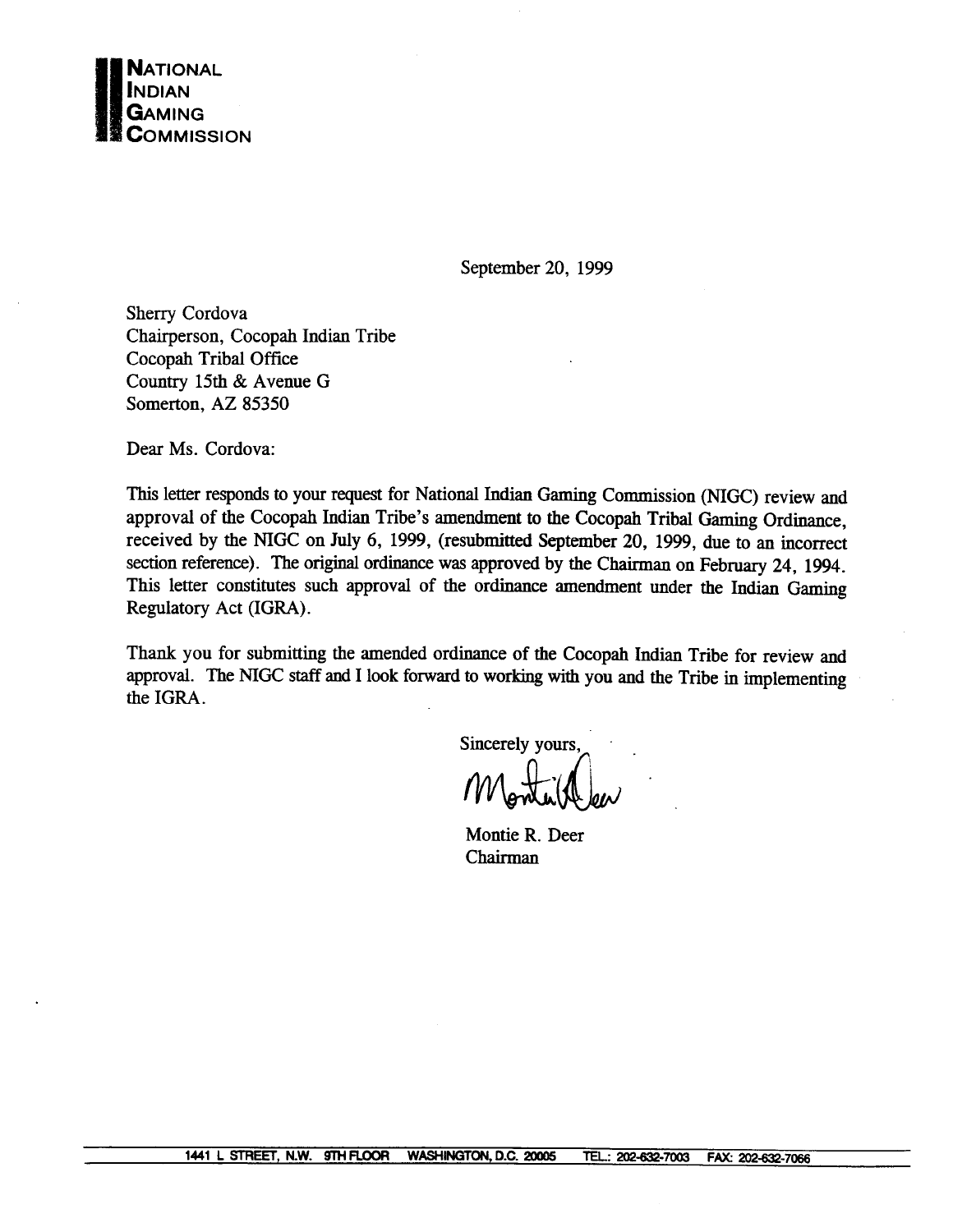# RESOLUTION NUMBER CT-99- 26<br>
OF THE GOVERNING BODY OF THE COCOPAH TRIBE OF THE COCOPAH RESERVATION

## A RESOLUTION OF THE COCOPAH INDIAN TRIBE TO CORRECT AN AMENDMENT TO THE COCOPAH TRIBAL GAMING ORDINANCE

- WHEREAS: The Cocopah Tribe attempted to amend the Tribal Gaming Ordinance by action of the Tribal Council dated January 29, 1998: and,
- WHEREAS: Said amendment incorrectly referenced title, section number and paragraph number of the Ordinance and,

NOW THEREFORE BE IT RESOLVED, That the Cocopah Tribal Council is restating and readopting correctly said amendment of The Cocopah Tribal Gaming Ordinance. (Attachment I).

### \*CERTIFICATION\*

The foregoing resolution was adopted by the Cocopah Tribal Council at a special meeting held on September 20, 1999 with a quorum present by a vote of  $3$  For and  $0$  Against, and **0** Abstaining.

Sherry Cordova, Chairwoman

ATTEST:

Mr. Paul Soto,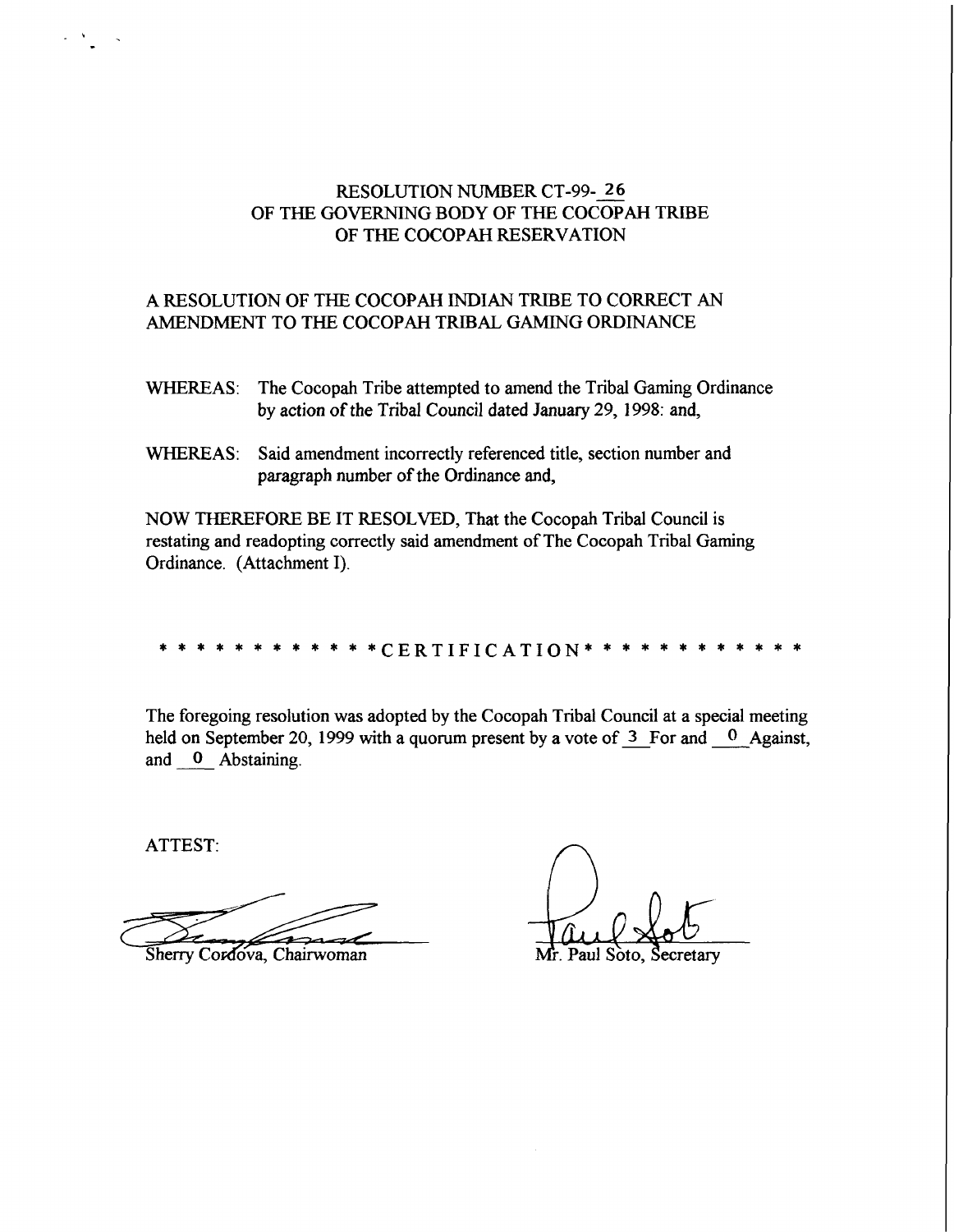## **AMENDMENT TO COCOPAH TRIBAL GAMING ORDINANCE**

 $\mathbf{r}^{(1)}$  $\cdot$ 

> The Cocopah Tribal Gaming Ordinance, for which notice of approval by the Chairman of the National Indian Gaming Commission was published in the Federal Register on April 15, 1994 is hereby amended as follows:

Section 7 (b) of the Ordinance, Powers and Duties of Commission is hereby amended by adding a new subsection **(xvi)** which states as follows:

**(xvi)** The Commission is empowered to detain persons who may be involved in illegal acts in or around the Gaming Facility for the purpose of notifying appropriate law enforcement authorities.

In all other respects, the Cocopah Tribal Gaming Ordinance shall remain in full force and effect.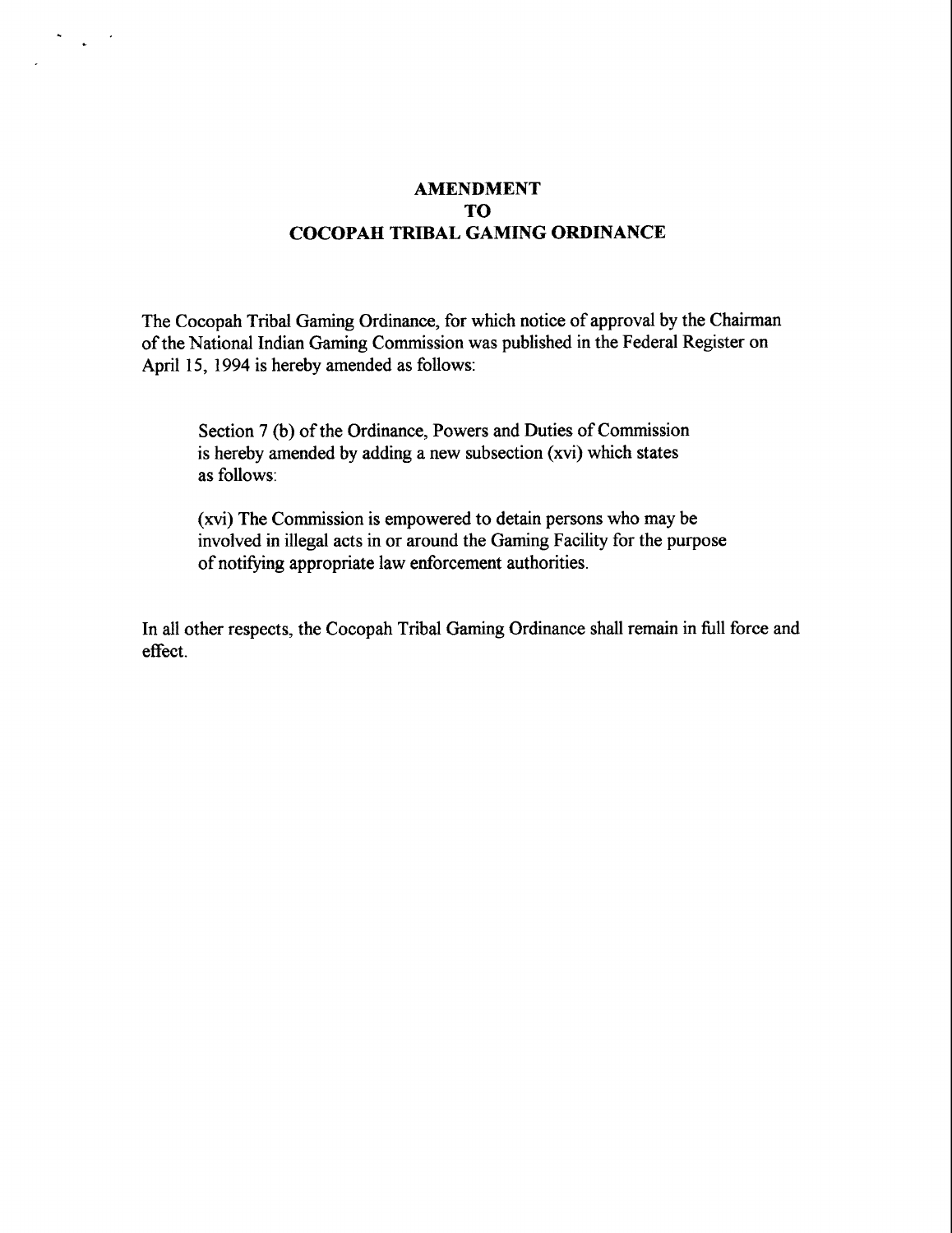#### COCOPAH TRIBAL GAMING **ORDINANCE**

SECTION 1. STATZMENT OF POLICY. It is the purpose of this ordinance to provide for the sound regulation of all gaming activities on lands within the jurisdiction of the Cocopah Indian Tribe. in order to protect the public interest in the integrity **of such** gaming activities, **to** prevent improper or unlawful conduct in **the** course of such gaming activities, to strengthen tribal selfgovernment and to promote economic self-sufficiency of the Cocopah Indian Tribe.

SECTION 2. DEFINITIONS. For purposes of this Ordinance:

(a) "Act" means the Indian Gaming Regulatory Act, Pub. L. **100-497, 25 V.S.C. <sup>552701</sup>**& =. and 18 **U.S.C. 55 1166-1168.** 

(b) "Chairman" means the Chairman of the Cocopah Tribal Gaming Commission established by this Ordinance.

(c) "Class II gaming" means Class II gaming as defined in accordence **wi~h tke** Act, 25 **U.** S. C. **52703** *(7)* **(A)** .

(d) "Class III gaming" means all forms of gaming that are not Class I gaming or Class II gaming as respectively defined in 25 U.S.C. § 2703 (6) and (7) and the regulations promulgated to clarify such provisions of the Act.

(e) "Commission" means the Cocopah Tribal Gaming Comnission established by this Ordinance, and has the same meaning **as** "Tribal Gaming Of £ice " under the **Conpzct.** 

 $(f)$  "Compact" means the Tribal-State Compact between the Cocopah Indian Tribe and the State of Arizona.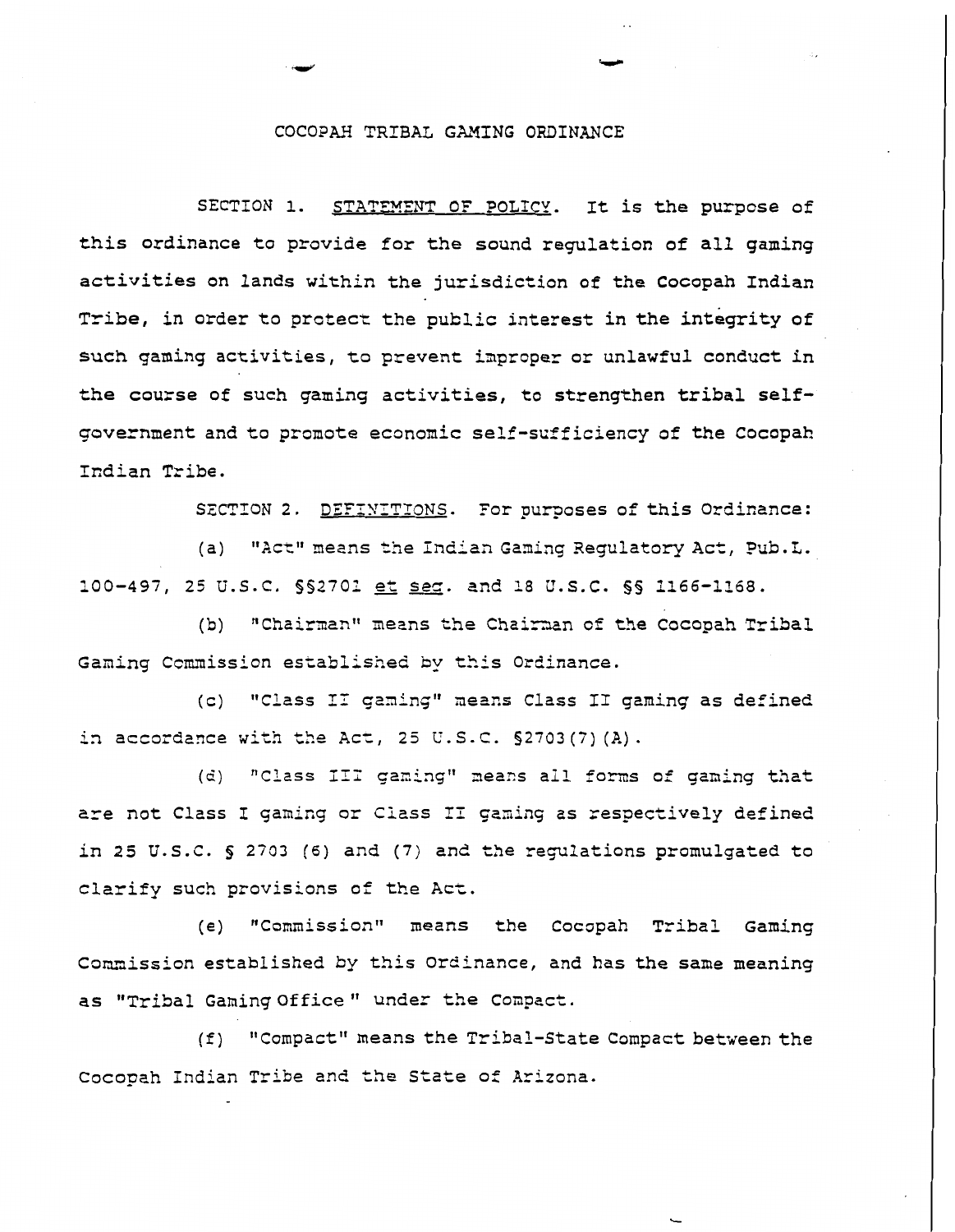(g) "Electronic Game of Chance" means a microprocessorcontrolled electronic device which allows a player to play games of chance, some of which are affected by skill, which device is activated by the insertion of a token, coin or currency, or by the use of a credit, and which awards game credits, cash, tokens, or replays, or a written statement of the player's accumulated credits, which written statements are redeemable for cash. Game play may be displayed by:

(i) Video facsimile; or

(ii) Mechanical rotating reels whereby the software of the device predetermines the stop positions and the presence, or lack thereof, of a winning combination and pay-out, if any.

(h) "Executive Director" means the Executive Director of the Cocopah Tribal Gaming Commission established pursuant to this Ordinance.

(i) "Gaming Employee" means a gaming employee as defined in the Compact, and includes primary management officials and key employees of the Gaming Operation.

(j) "Gaming Facility" means the building, room or rooms or that portion of a room in which Class I1 gaming or Class **I11**  gaming authorized under the Compact is conducted on the Cocopah Reservation.

(k) "Gaming Operation" means the enterprise owned by the Tribe on Tribal lands for the conduct of the Class **I11** gaming authorized by the Compact.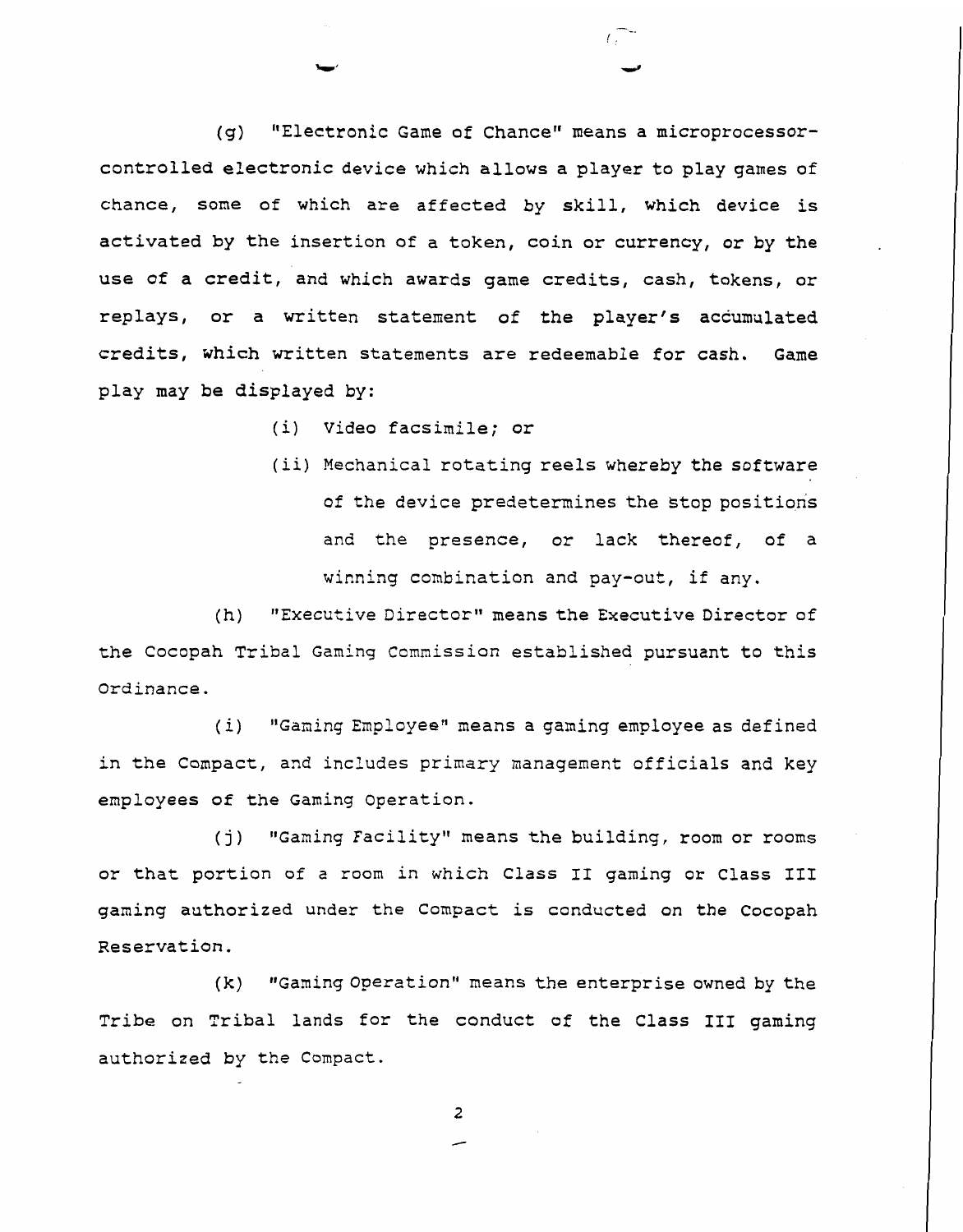$(1)$  "Gaming Services" means the providing of any goods, services or concessions by contract to the Tribe directly in connection with the operation of Class **I11** gaming in a gaming facility in an amount in excess of ten thousand dollars (\$10,000) monthly except for professional, legal or accounting services. No contract may be broken up into parts for the purpose of'avoiding this definition and any requirement of licensure or certification contained in the Compact.

(m) "National Indian Gaming Commissionw means the National Indian Gaming Commission established pursuant to 25 U.S.C. **S2704.** 

(n) "Net Revenues" means gross revenues of a Class III gaming activity less amounts paid out as, or paid for, prizes and total operating expenses including debt service but excluding management fees paid to a management contractor within the meaning of 25 U.S.C. §2711(c).

(o) "Ordinance" means this Cocopah Tribal Gaming Ordinance.

(p) "State" means the State of Arizona, its authorized officials, agents and representatives.

**(q)** Instate Gaming Agency1' means the agency of the State as the Governor may from time to time designate by written notice to the Tribe as the state agency primarily responsible for oversight of the Class I11 gaming as authorized by this Compact.

(r) "Tribe" means the Cocopah Indian Tribe, its authorized officials, agents and representatives.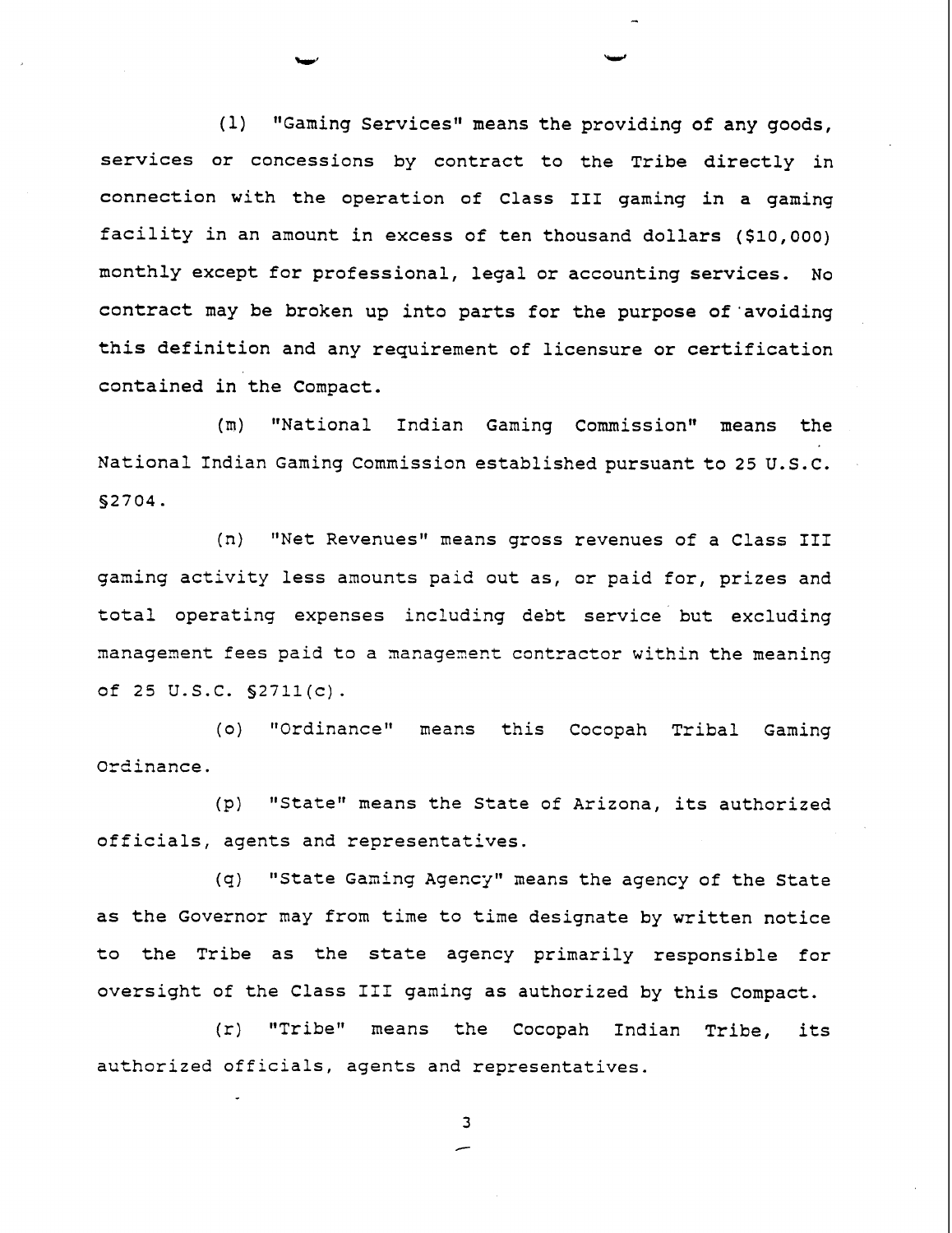SECTION **3.** ADOPTION OF COMPACT. The Compact is hereby incorporated within and enacted as an integral part of this Ordinance with respect to all forms of Class I11 gaming, and the Compact including the Appendices thereto is incorporated and made a part of this Ordinance as if set forth in full herein; provided, hcwever, that nothing in the adoption of the Compact herein shall be deemed to affect the operation by the Tribe of any Class I1 gaming, whether conducted within or without the gaming facilities, or to confer upon the State any jurisdiction over such Class **I1**  gaming conducted by the Tribe on its Reservation.

SECTION 4. AUTHORIZATION FOR GAMING ACTIVITIES.

(a) Forms of Class III gaming authorized. The Tribe may conduct or operate all forms of Class 111 gaming authorized under the Compact.

(b) Authority for Class II gaming. In addition to the forms of Class 111 ganing authorized pursuant to section 4(a) hereof, the Tribe shall be authorized to conduct all forms of Class I1 ganing on the Reservation, including without limitation any form of bingo (whether or not electronic, computer, or other technologic aids are used in connection therewith), pull-tabs, lotto, punch boards, tip jars, instant bingo, and other games similar to bingo so long as played at the sane location as bingo.

SECTION 5. COMPLIANCE WITH THE ACT. This Ordinance shall be construed in a manner which conforms to the Act in all respects, and if inconsistent with the Act in any manner the provisions of the Act shall govern.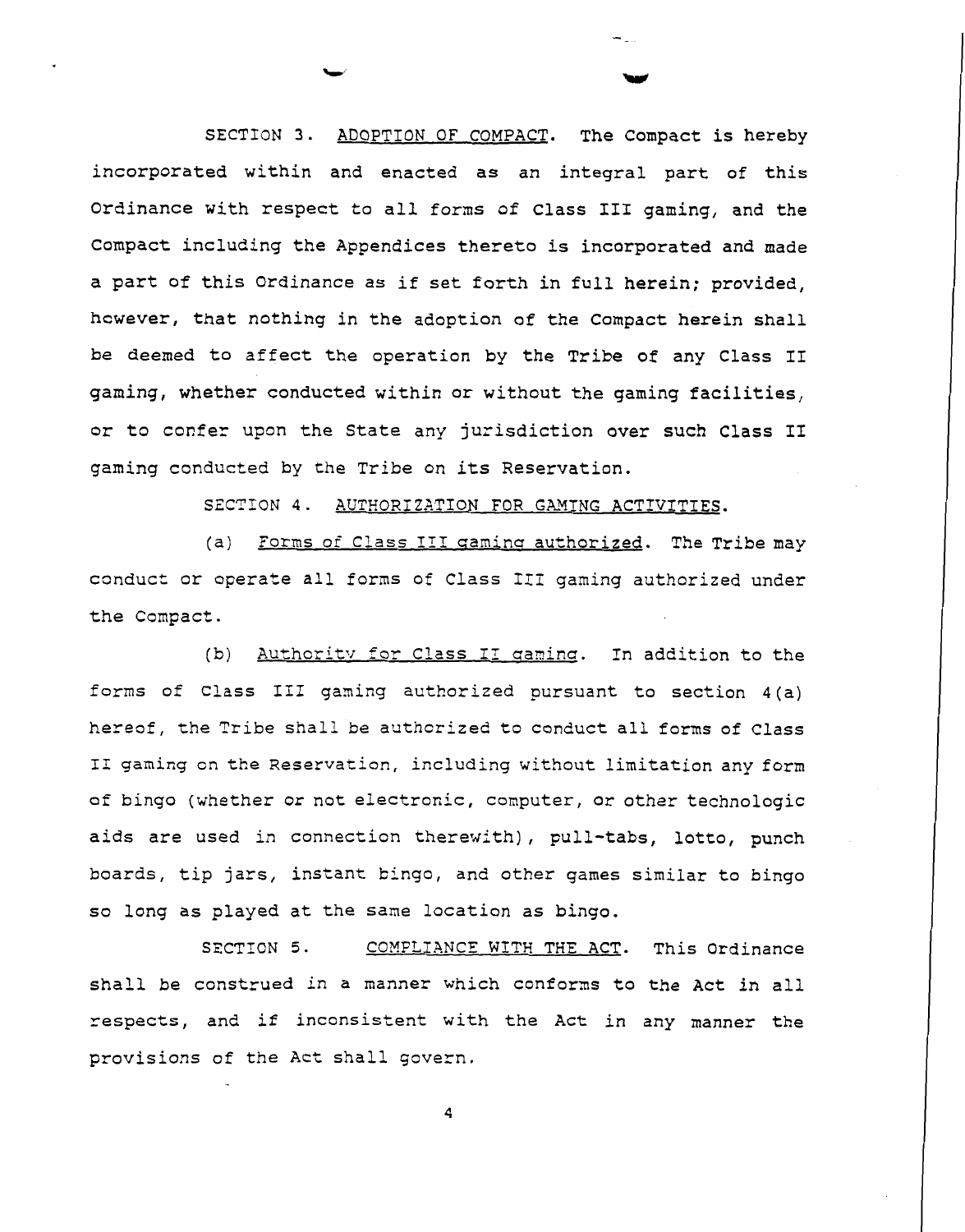(a) Limitation on gaming operations. In compliance with 25 U.S.C. §2710(b) (2) (A), the Tribe shall have the sole proprietary interest in and responsibility for the conduct of any gaming activity on the Reservation; provided, however, that nothing herein shall (i) preclude the Tribe from entering into a Management Contract as authorized under 25 U.S.C. 52711; or (ii) interfere with the exercise by any secured party of its rights under any collateral lease, leasehold mortgage or other financing agreement with the Tribe to enforce its security interests in the premises on which such gaming activities may be conducted, or to enforce its rights against revenues of the Tribe from its gaming activities for the purpose of repayment of the debt obligations of the Tribe to such secured party in accordance with the provisions of such aqreements.

(b) Application of net revenues. In compliance with 25 U. S. C. 52710 **(b) (2)** and (3) , net revenues from any gaming activity are not to be used for purposes other than:

- (i) to fund tribal government operations or programs ;
- (ii) to provide for the general welfare of the Tribe and its members;
- (iii)to promote tribal economic development;
- (iv) to donate to charitable organizations;
- (v) to help fund operations of local government agencies, or
- (vi) any other purposes permitted under the Act.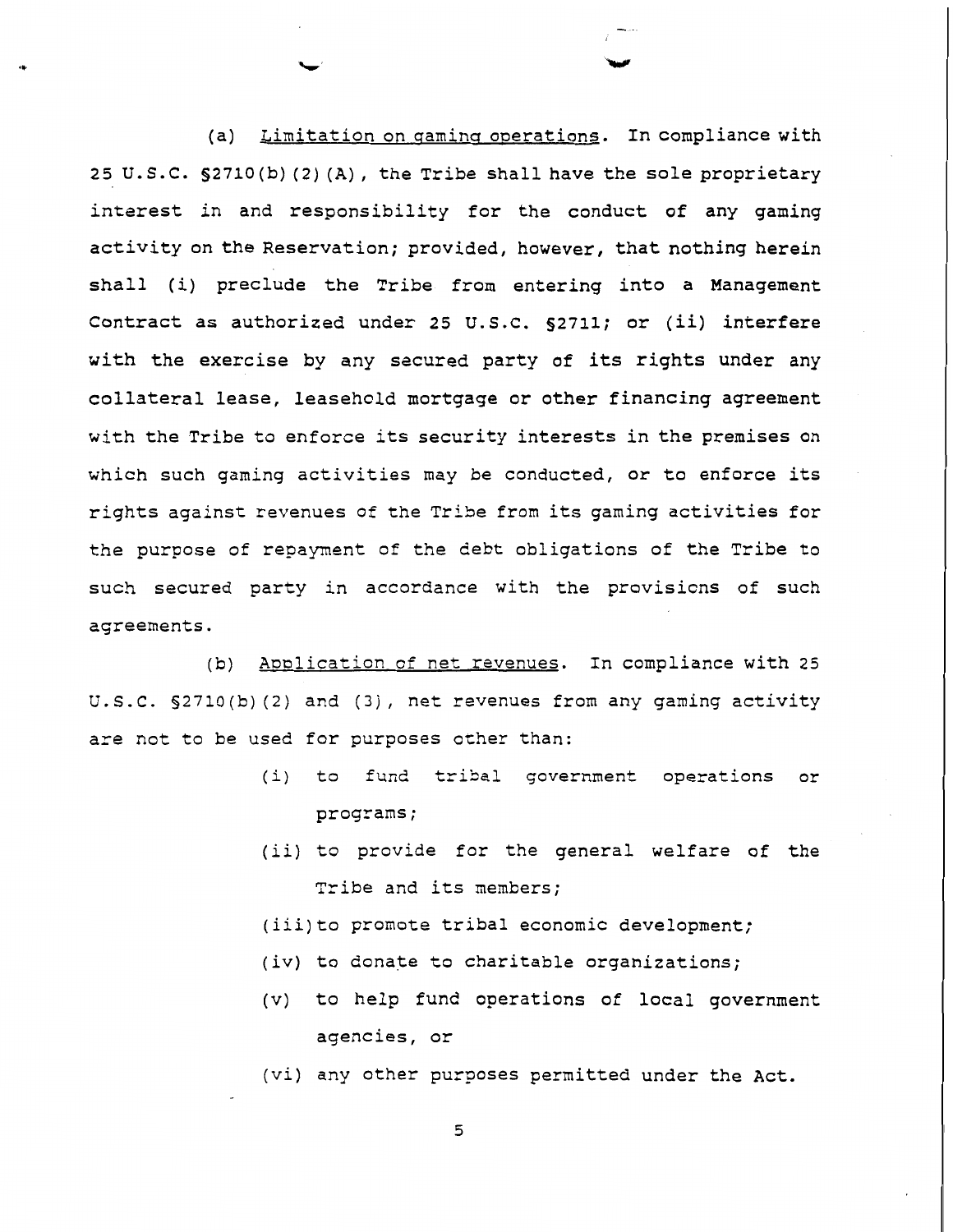(c) Annual audit. In compliance with 25 U.S.C.  $S(2710(b) (2) (C)$  and  $(D)$ , the Gaming Operation shall be subject to an audit by independent certified public accountants, not less than annually, and copies of the annual audit shall be provided to the National Indian Gaming Commission. All contracts for supplies, services, or concessions for a contract amount in excess of \$25,000 annually (except contracts for professional legal or accounting services) relating to Class I1 or Class I11 gaming shall be subject to such audits.

(d) Public safetv standards. In compliance with 25 U.S.C. §2710(b)(2)(E), the construction and maintenance of any Gaming Facilities, and the operation of gaming activities, shall be conducted in a manner which adequately protects the environment and the public health and safety and for that purpose shall comply with the requirements of the Conpacz and all other applicable health, safety and envircnmental standards enacted by the Tribe.

(e) Backaround investiaations and licensing. In **compliance** with 25 **U.S.C.** S2710 (b) (2) (F) :

> (i) All Class I11 gaming employees, as defined in the Compact, as well as all primary management officials, key employees and principals of the Class I11 Gaming Operation, shall be subject to the background investigation and licensing requirements of this Ordinance and the Compact, as set forth in the Compact, which include requirements for initial background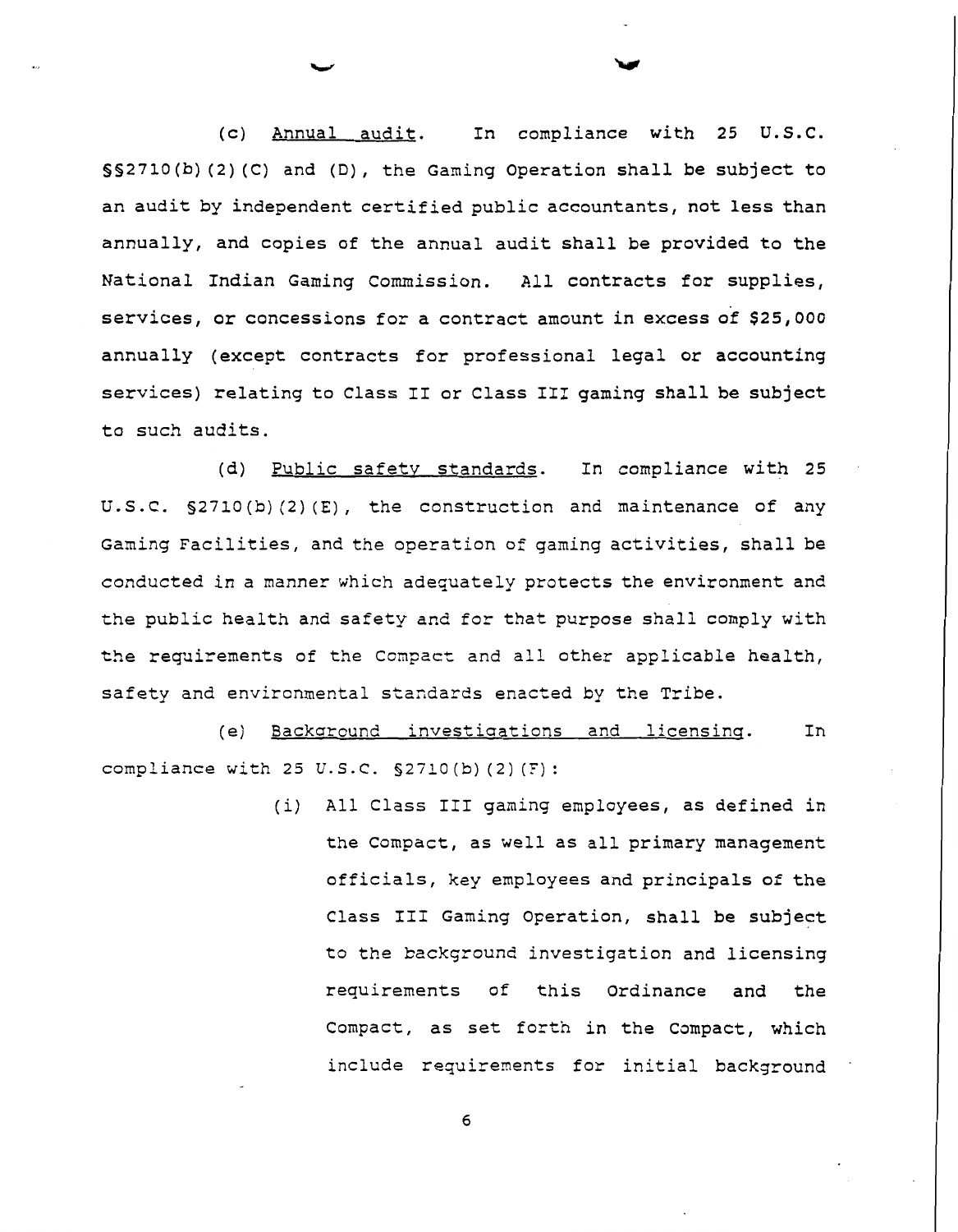investigations and ongoing review for all gaming employees. The Tribe shall notify the National Indian Gaming Commission of the results of the licensing process for its primary management officials and key employees in accordance with such regulations or procedures as the National Indian Gaming Commission may establish.

(ii) All Class I1 gaming employees who are not subject to background investigations as gaming employees pursuant to the Compact shall be required to obtain a license as a gaming employee from the Commission established pursuant to this Ordinance, and for that purpose the Commission shall conduct background investigations of all such employees and shall deny or revoke such licenses for any employee whose prior activities, criminal record, if any, or reputation, habits and associations pose a threat to the public interest or to the effective requlation of gaming, or create or enhance the dangers of unsuitable, unfair, or illegal practices and methods and activities in the conduct of gaming. The Commission

 $\overline{7}$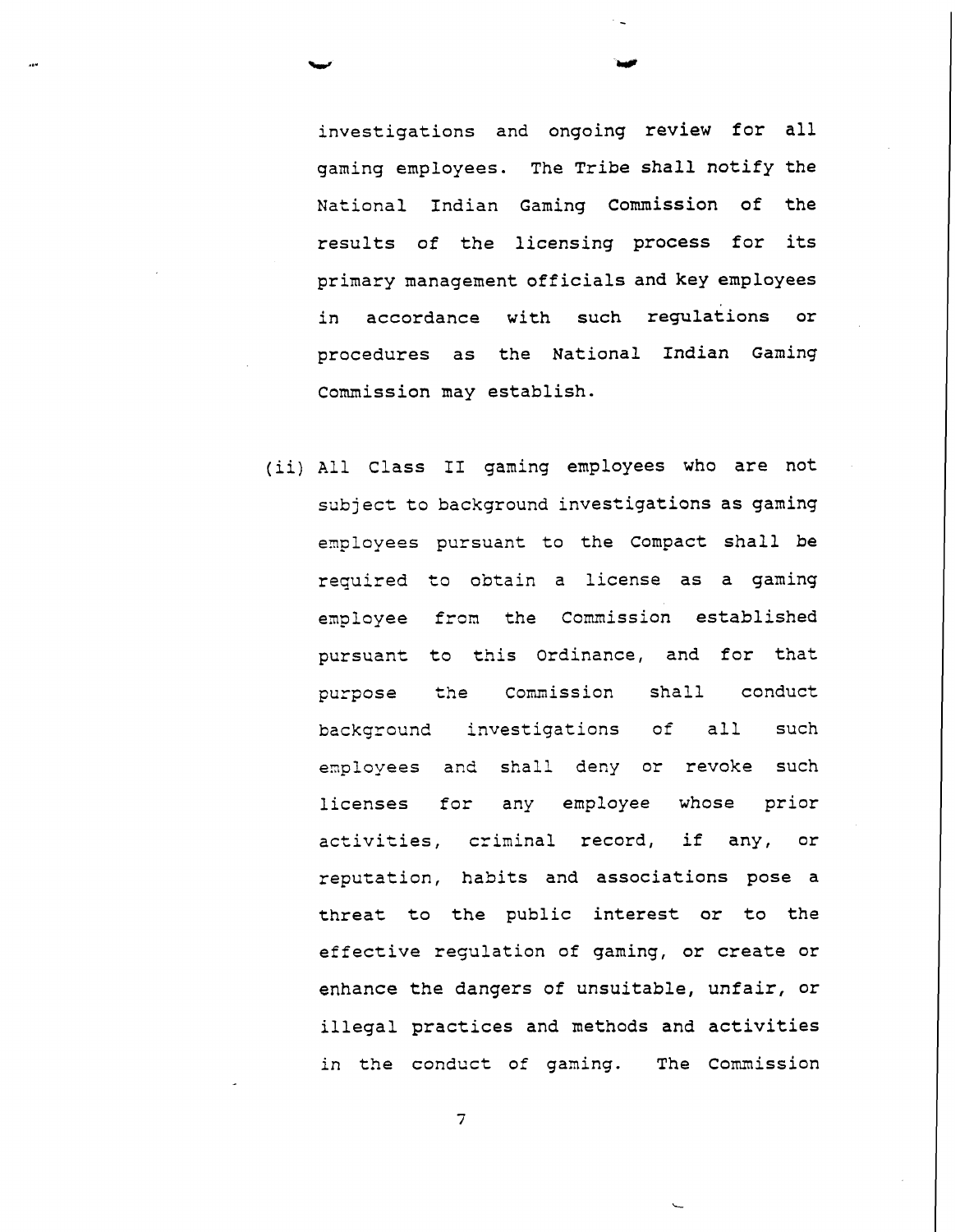shall notify the National Indian Gaming Commission of the results of its background investigation for the primary management officials and key employees of its Class I1 gaming operations who are not licensed as gaming employees pursuant to the compact, in accordance with such regulations or procedures as the National Indian Gaming Commission may establish.

- (iii) Before issuing a license to a gaming employee, the Commission shall forward the results of the appropriate background investigation to the National Indian Gaming Commission in such form as shall be required by the National Indian Ganing Commission.
- (iv) If the Commission determines, on the basis of the background investigation conducted under subsection (i) and such other infornation as it may obtain, that the applicant is qualified for a gaming employee license, the Commission may, but shall not be required to issue such license. The Commission, at its sole discretion, may impose any qualifications to such license it deems appropriate, or may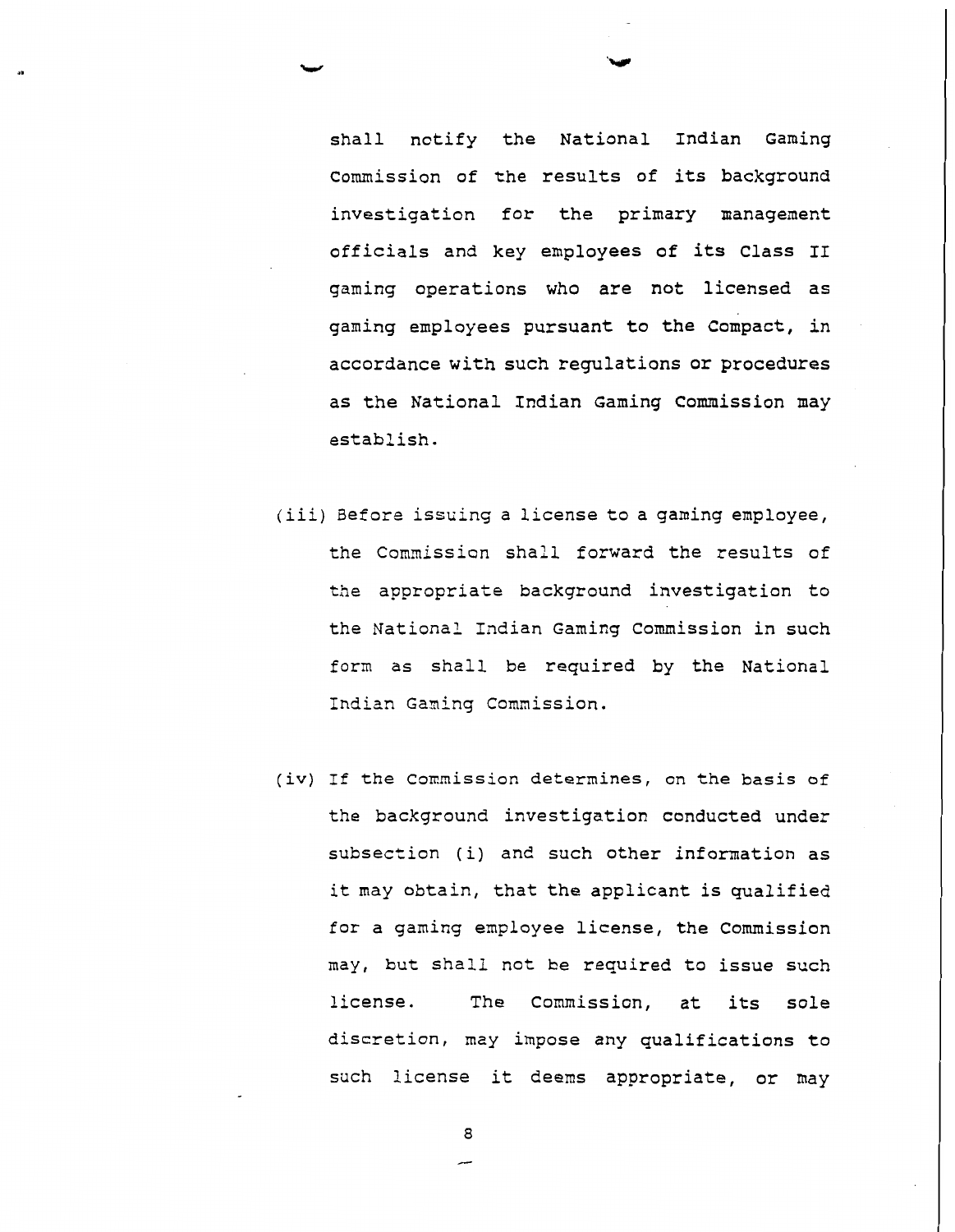refuse to issue such license despite an applicant's qualifications.

- (v) All persons who are not gaming employees but work at any facility where authorized gaming occurs or is supervised or administered, must obtain a non-gaming work permit. Such work permits shall be issued upon determining that the employee is not a threat to the effective regulation of gaming and creates no risk or enhances no danger of unfair or illegal practices, methods or activities in the conduct of gaming on the reservation. All applicants for work permits shall provide the information required in the Compact.
- (vi) Any person or entity proposing to sell or lease Electronic Games of Chance, other Gaming Devices or Gaming Services to the Tribe shall be licensed to do so. The procedures for such license and the standards therefor are the same as those applicable to gaming employees herein, except that if applicant is a corporation, trust or partnership, applications must be made by any person or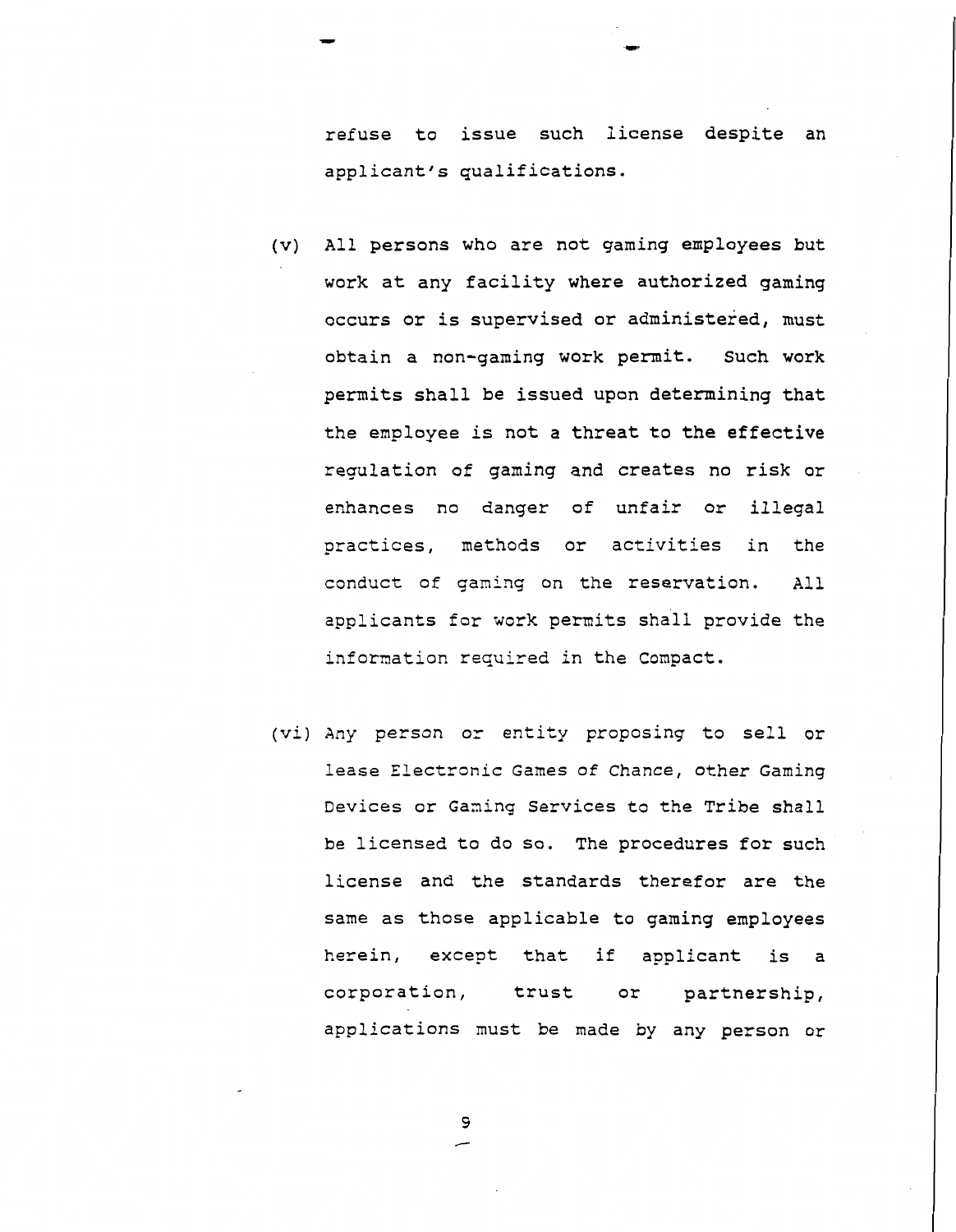entity holding 10% or more of any beneficial or legal interest therein.

SECTION 6. PENALTIES. Any individual who violates any provision of this Ordinance, including the provisions of the Compact incorporated herein, shall be subject to civil penalties including exclusion from employment by any Tribal Gaming Operation, denial or revocation of a tribal gaming license, exclusion from attendance at any Tribal Gaming Facility, exclusion from the Reservation if a ncn-member of the Tribe, or, with respect to any person subject to the jurisdiction of the Tribe to impose such fines, a fine of not more than \$500.00 for each such violation. The Commission established pursuant to this Ordinance shall have the jurisdiction to impose any such penalties on any person within the jurisdiction of the Tribe to impose such penalties.

SECTION 7. TRIBAL GAMING COMMISSION.

(a) Establishment of Commission. There shall be established a Cocopah Tribal Gaming Commission consisting of a chairnan and two other mernbers **whc** shall be appointed by the Tribal Chairman with the advice and consent of the Tribal Council, at least two of whom shall be menbers of the Tribe, but none of whom shall be employees of the Gaming Operation, and who shall each serve for a term of three years commencing on the date of their appointment; provided, that the initial members so appointed shall serve for terms deened to comnence on June 1, 1992, and one of the initial members appointed shall be designated to serve for an initial term of one year and one of the initial members appointed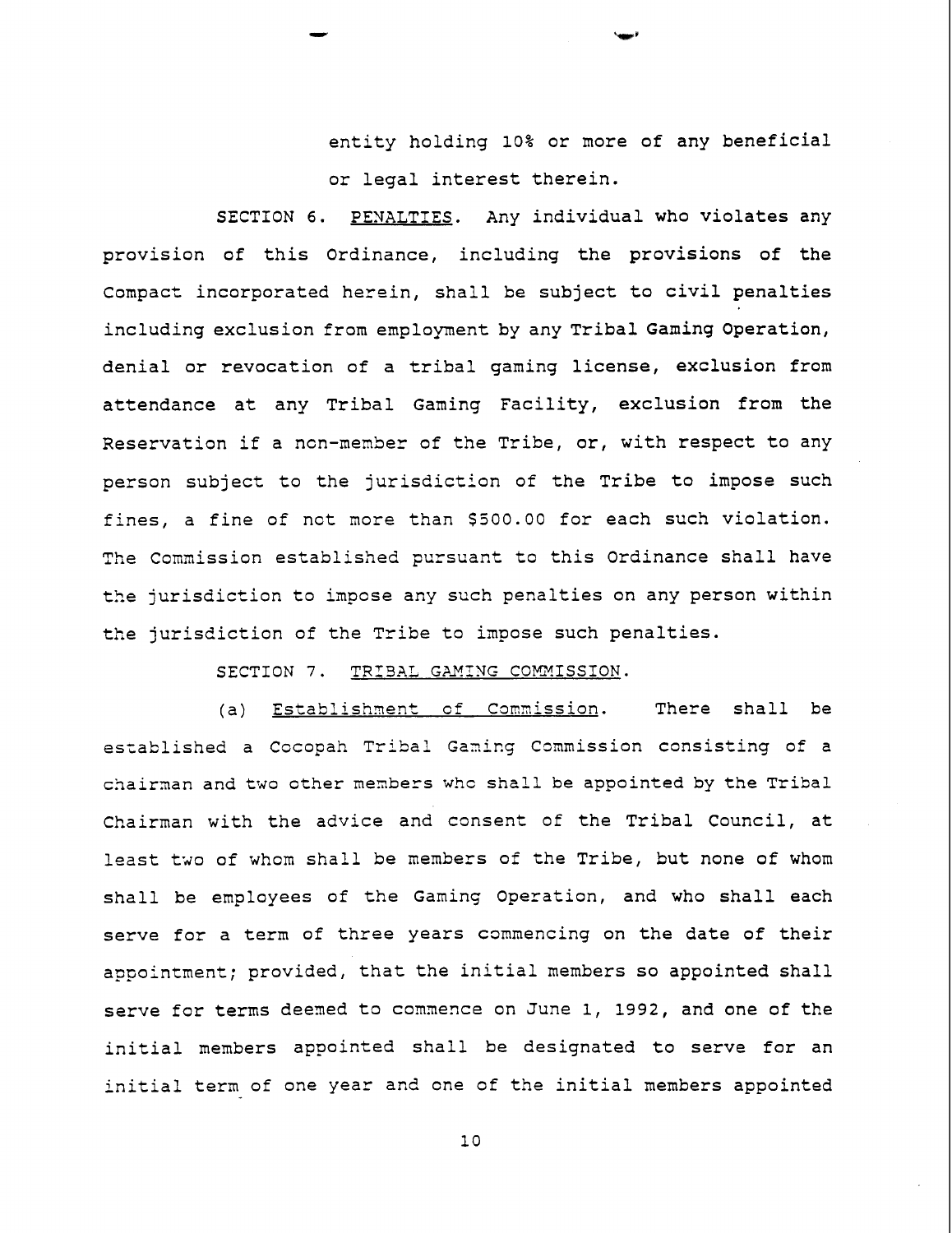shall be designated to serve for an initial term of two years. The members of the Commission shall serve on a part time basis and the compensation of members of the Commission shall be established by the Tribal Council. Members of the Commission may be removed for cause by a three-fourths **(314)** vote of the members of the Tribal Council then in office. Vacancies in the Commission may be filled by appointment by the Tribal Chairman with the advice and consent of the Tribal Council. No member or employee of the Commission shall participate as a player in any ganing activity conducted by the Tribe.

(b) Powers and duties of Commission. The Commission shall have the following powers and duties:

> $(i)$ The Commission shall have primary responsibility for oversight of the tribal Gaming Operation to assure the integrity of such operation and shall, for that purpose, employ non-uniformed inspectors who may be present in all ganing facilities during all hours of operation and who shall be under the sole supervision of the Commission and not under the supervision of any management employees of the Tribal Gaming Operation. Such inspectors shall have unfettered access to all areas of the Gaming Facilities at all times, and personnel employed by the Gaming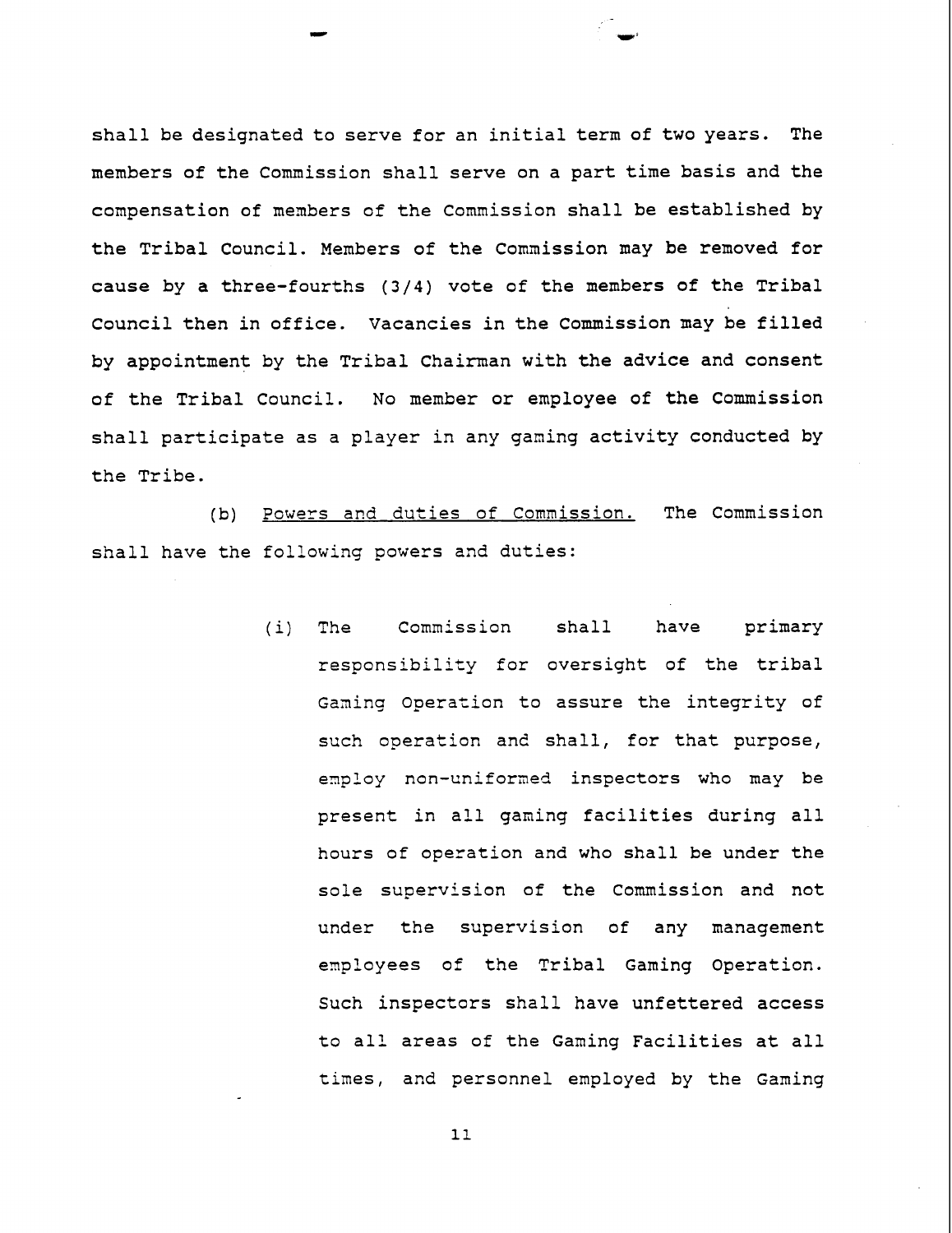Operation shall for such purposes provide such inspectors access to locked and secure areas of the gaming facilities in accordance with the standards of operation and management promulgated pursuant to the Compact. Such inspectors shall report to the Commission regarding any failure by the Gaming Operation to comply with any of the provisions of the Compact or this Ordinance and any other applicable laws and ordinances. Inspectors assigned by the Commission may also receive consumer complaints within the gaming facilities and shall assist in seeking voluntary resolution of such complaints. Inspectors appointed by the Commission shall be licensed as ganing employees in accordance with the Compact.

(ii) The Commission may on its own initiative investigate any aspect of the Gaming Operation in order to protect the public interest in the integrity of such gaming activities and to prevent improper or unlawful conduct in the course of such gaming activities, and shall investigate any report of a failure of the Gaming Operation to comply with the provisions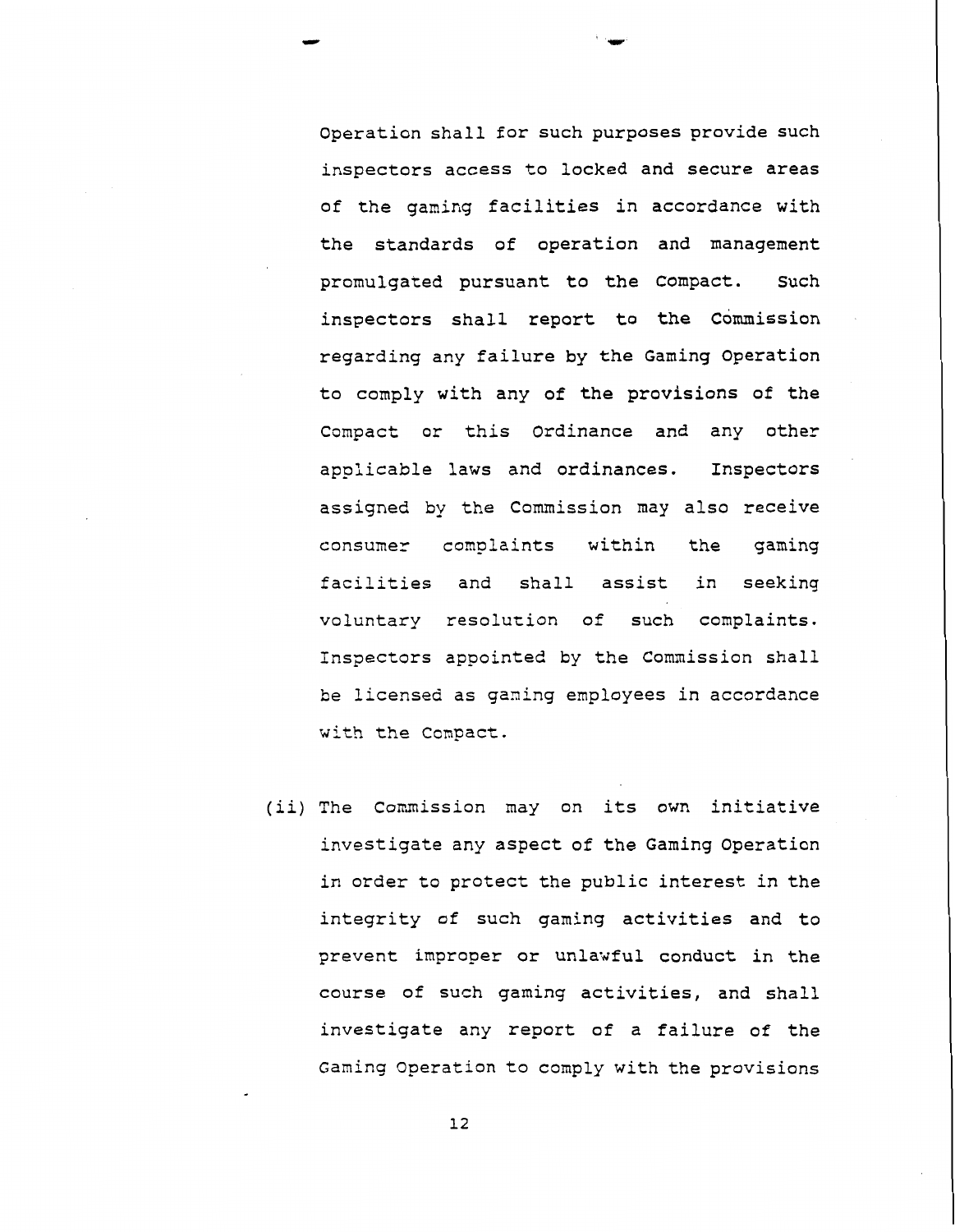of the Compact or this Ordinance and may require the Gaming Operation to take any corrective action deemed necessary by the Commission upon such terms and conditions as the Commission may determine appropriate. The Commission may compel any person employed by or doing business with the Gaming Operation to appear before it and to provide such infornation, documents or other materials as may be in their possession to assist in any such investigation.

- (iii) The Comnission shall carry out each of the responsibilities and duties set forth for the Tribal Gaming Agency in the Compact.
- (iv) The Commission shall prepare a plan for the protection **cf** public safety and the physical security of patrons in each of its gaming facilities, setting forth the respective responsibilities of the Commission, the security department of the Gaming Operation, any Tribal police agency, and if appropriate, any State or local policy agency.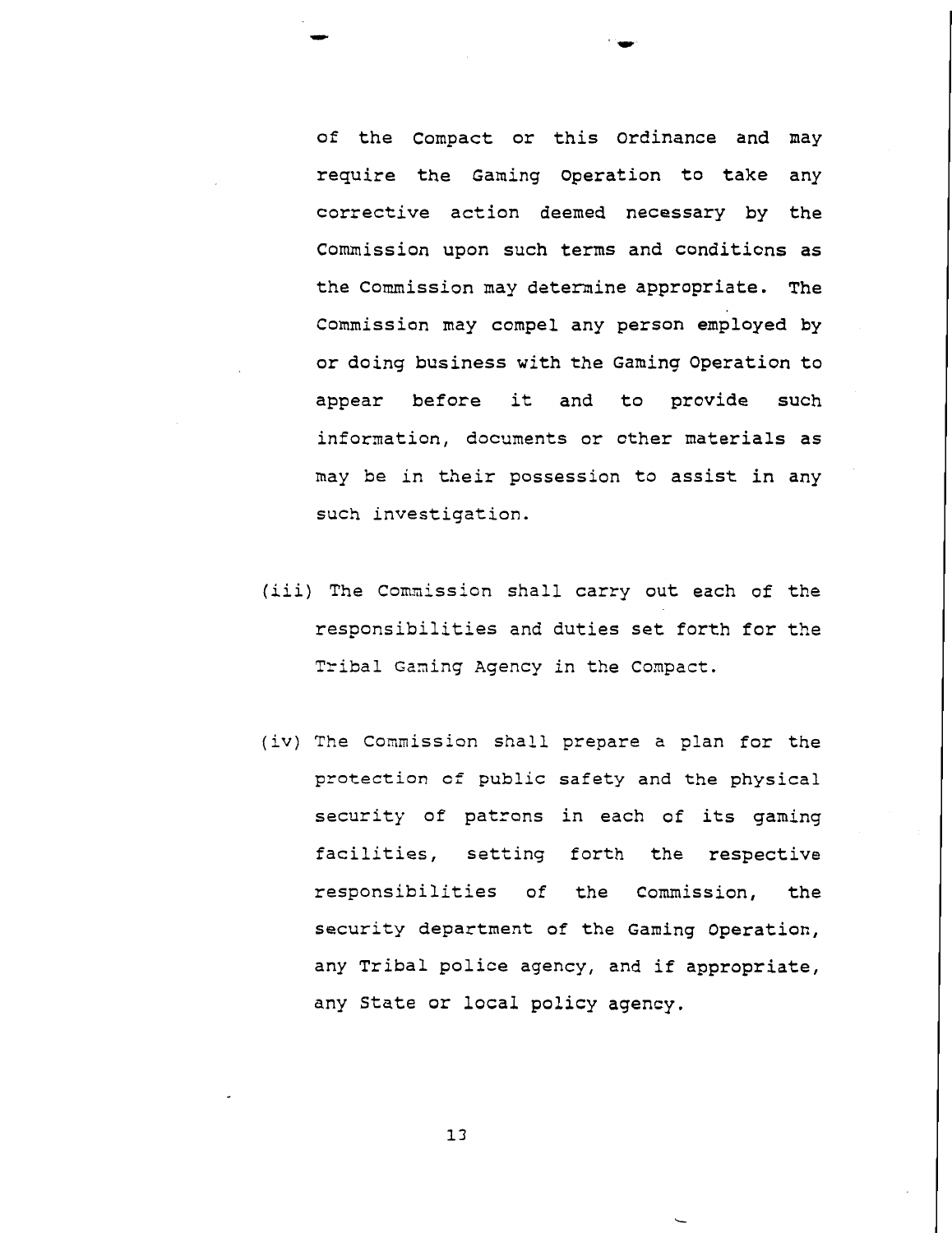- (v) The Commission shall review and approve floor plans and surveillance systems for each gaming facility and may confer with the State Gaming Agency or other organizations regarding the adequacy of such plans and systems.
- (vi) The Commission may promulgate, review and revise (as necessary) regulations to govern the operation and management of the Gaming Operation in accordance with the Compact.
- (vii) The Commission may issue and revoke licenses for Class III gaming employees in accordance with section **4(e)** (i) of this Ordinance.
- (viii) The Commission may issue and revoke licenses for Class I1 gaming employees in accordance with section 4 (e) (ii) of this Ordinance.
- (ix) The Commission shall establish a list of persons barred from the gaming facilities because their criminal history or association with career offenders or career offender organizations poses a threat to the integrity of the gaming activities of the Tribe.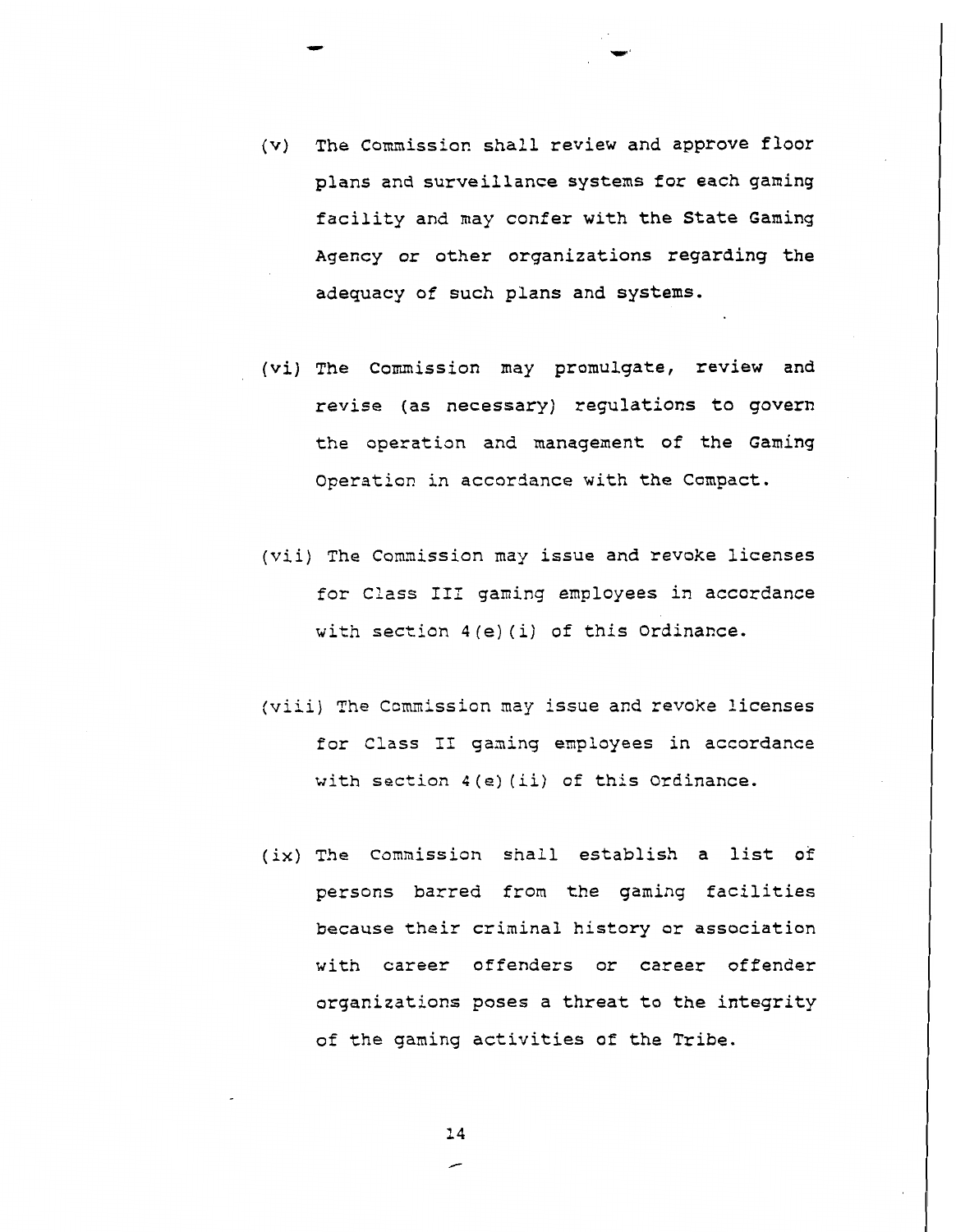- (x) The Comnission shall promulgate, review and revise (as necessary) the Technical Standards and rules of each game of chance operated by the Tribe pursuant to the Compact and shall in accordance with the provisions of the Compact notify the State Gaming Agency of such rules and of any change in such rules.
- **(xi)** The Commission shall enforce the health and safety standards applicable to the Gaming Facilities in accordance with section 5(d) of this Ordinance. Prior to the opening of any fdcility for Class I11 gaming the Gaming Operation shall obtain a certificate of compliance from the Commission relating to the Class III Gaming Facilities. The Commission shall issue a certificate of compliance to the Gaming Operation upon a determination that the Gaming Facilities comply with such standards.
- (xii) The Commission may impose penalties for violations of this Ordinance or the Compact in accordance with section 6 of this Ordinance.
- (xiii) The Commission may in the name of the Tribe bring any civil action or criminal complaint

 $\overline{15}$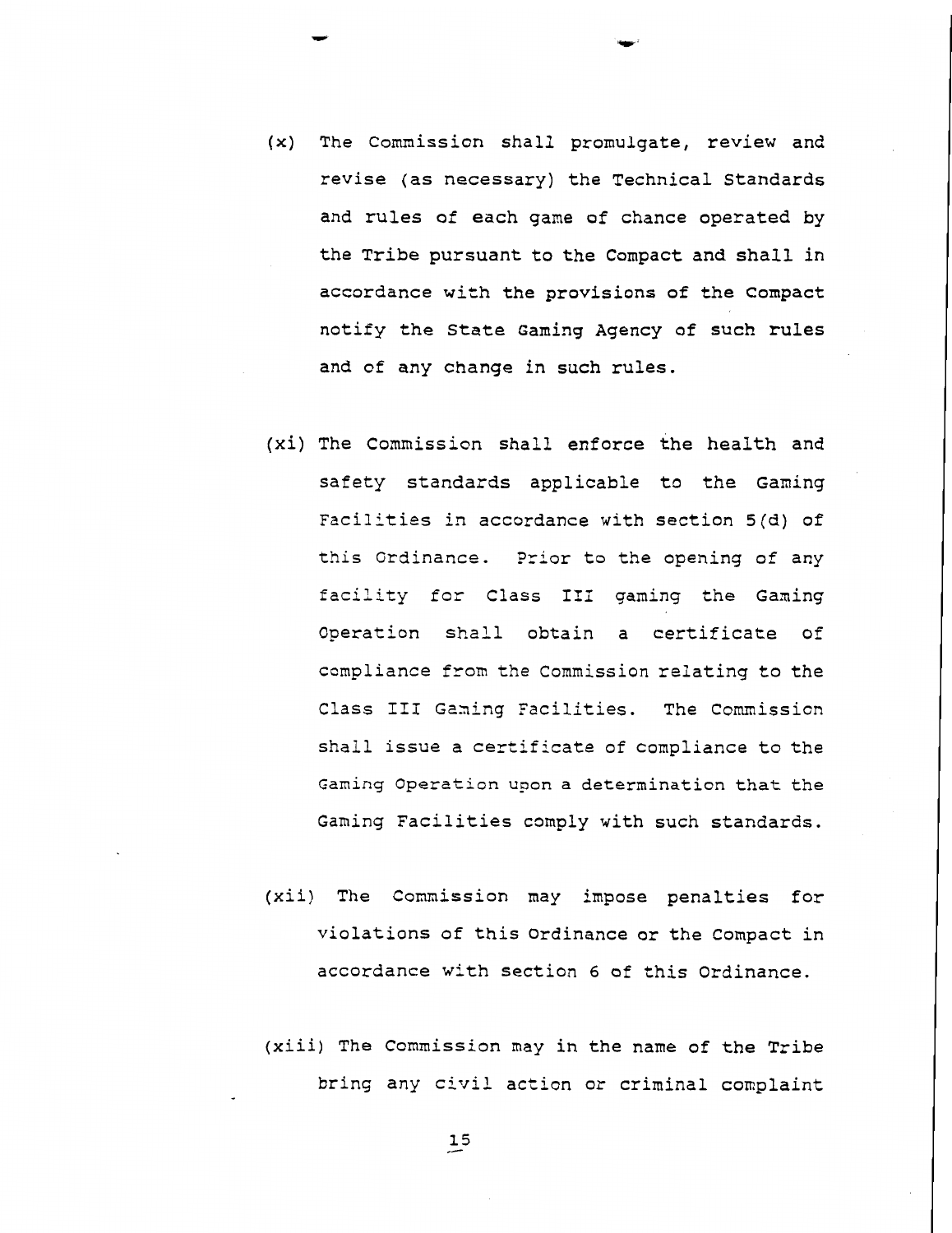in the courts of the Tribe, State or the United States to enforce the provisions of this Ordinance, the Act or the Compact or to enjoin or otherwise prevent any violation of this Ordinance, the Act or the Compact, occurring on the Reservation.

- (xiv) The Commission may receive any complaint from an employee of the Gaming Operation or any member of the public who is or claims to be adversely affected by an act or omission of the Ganing Operation or any employee thereof which is asserted to violate this Ordinance or the Compact, and may impose such remedial action as it deems appropriate to bring the Gaming Operation into compliance with such provisions. The Commission may for this purpose, in its sole discretion, conduct a hearing and receive evidence with regard to such complaint if it deems an evidentiary proceeding useful in the resolution of such complaint.
- (xv) The Commissicn shall adopt an annual operating budget which shall be subject to the approval of the Tribal Council and may in accordance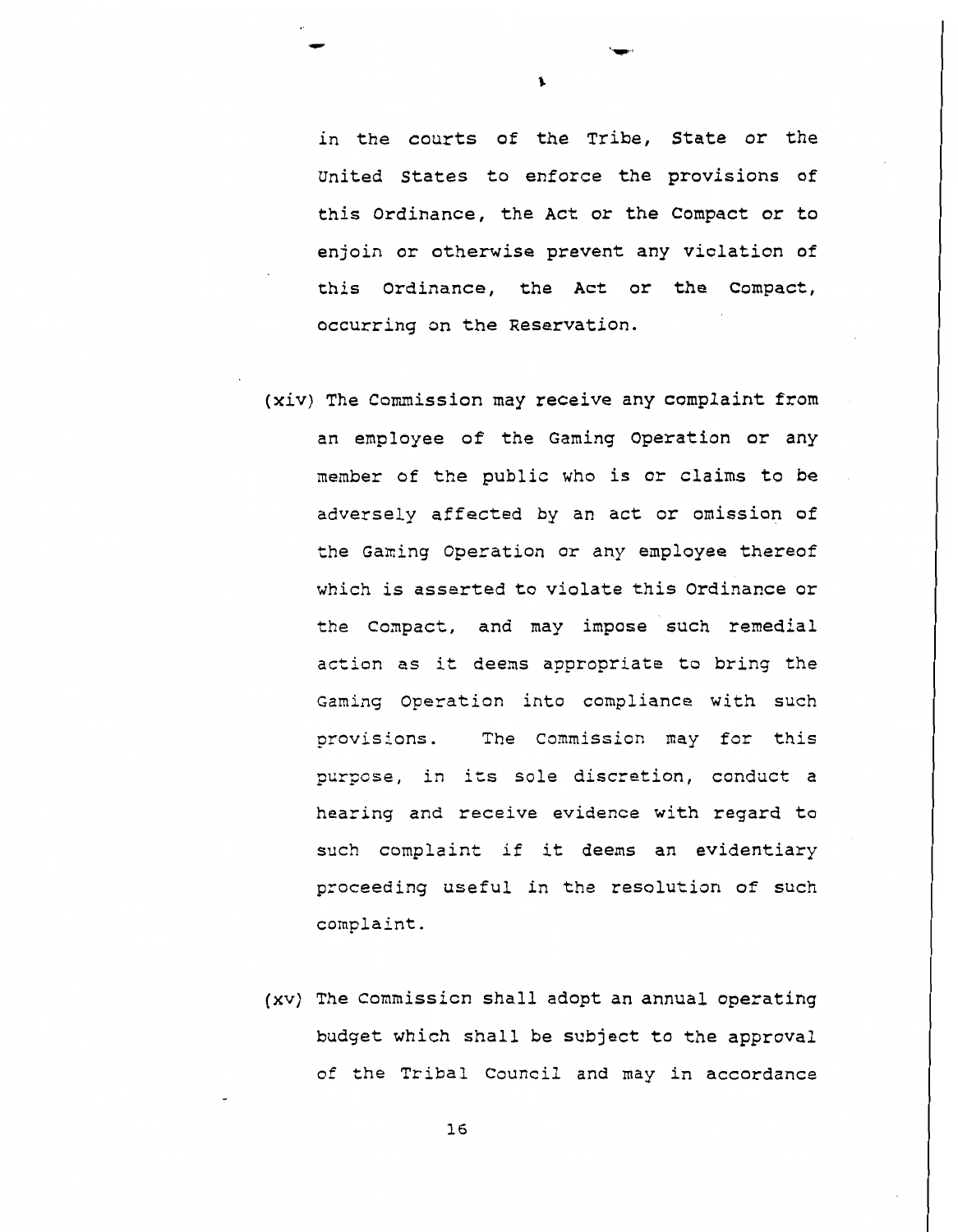with said budget employ such staff from time to time as it deens necessary to fulfill its responsibilities under this ordinance, and may retain legal counsel, consultants and other professional services including investigative services to assist the commission with respect to any of the issues over which the commission exercises jurisdiction. The expenses of the Commission in accordance with such budget shall be assessed against the Gaming operation and the Gaming Operation shall pay such assessments to the Tribe.

(c) Chairaan. The Chairnan of the Commission or any other member of the Commission acting in the absence of the Chairman may, whenever he deens it necessary to protect the public interest in the integrity of Tribal gaming operations, issue in the name of the Commission any order which the Commission has the power to issue, to the Gamin9 **Operation** or to any employee or contractor of the Gaming Operation or to any other person within the jurisdiction of the Tribe, to take any action or cease and desist from any action as may be required to protect to the public interest; provided, that such order shall be subject to review by the Commission at its earliest opportunity, whereupon it may be confirmed or vacated by the Commission.

(d) Executive Director. The Commission shall appoint an individual to serve as Executive Director of the Commission to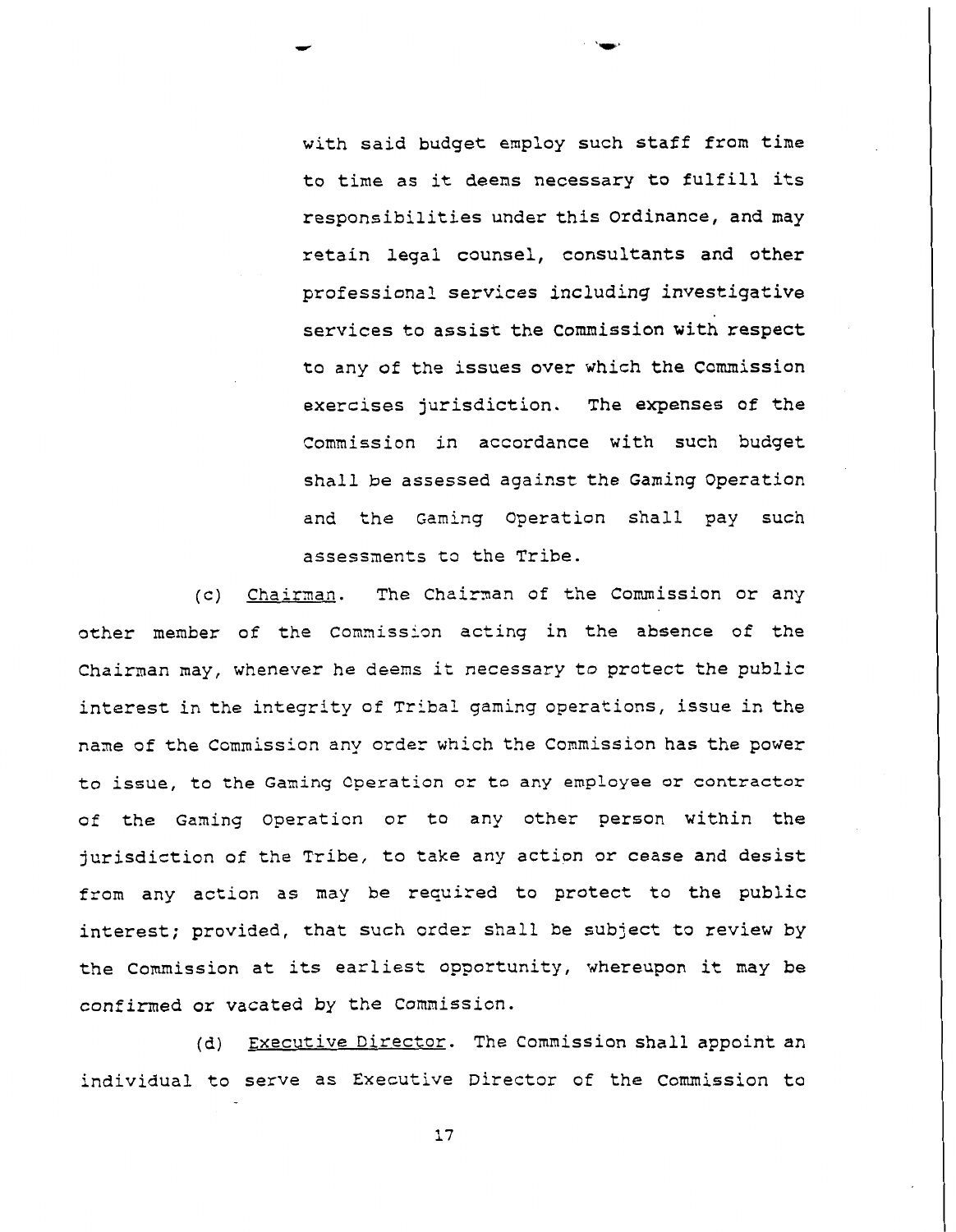administer its responsibilities as necessary and to oversee inspectors appointed by the Commission as well as such other staff as the Commission may from time to time employ. The Executive Director shall be responsible for coordination of the functions of the Commission with the State Gaming Agency and other federal, state and local agencies as necessary. The Chairman may request the Executive Director to conduct a preliminary investigation and render a recommendation to the Commission with respect to the grant or denial of any license, the imposition of any penalty, the investigation of any complaint, or any other action within the jurisdiction of the Commission. The Executive Director shall have the power, in the name of the Commission, to conduct any hearing, investigation or inquiry, compel the production of any information or documents, and otherwise exercise the investigatory powers of the Commission, which the Commission may exercise under this Ordinance.

- (e) Procedures of the Comnission.
	- (i) Regular meetings of the Commission may be held upon such notice, or without notice, and at such time and place as shall from time to time be fixed by the Commission. Unless otherwise specified by the Comnission, no notice of such reqular meetings shall be necessary.
	- (ii) Special meetings of the Commission may be called by the Chairman or the Executive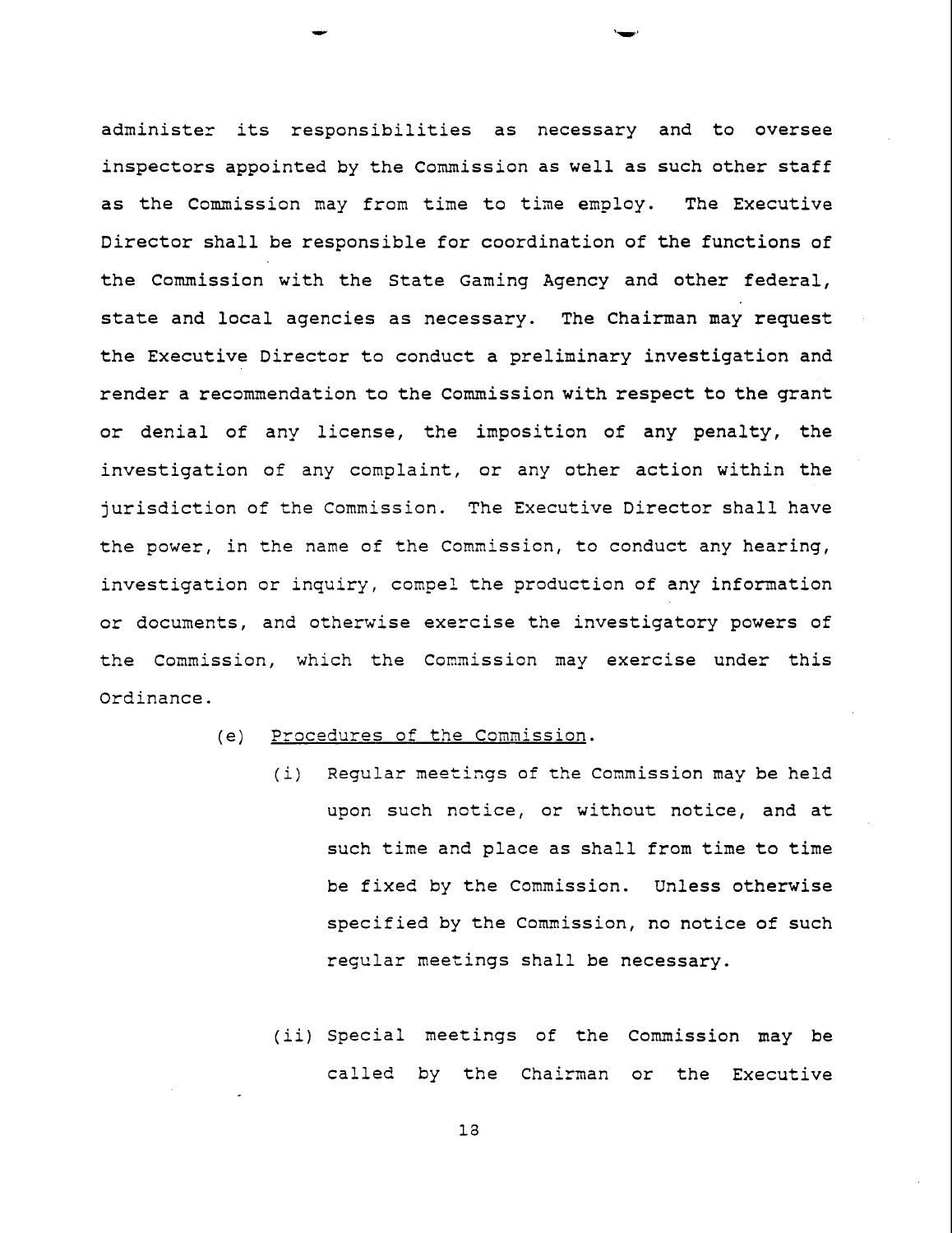Director. The person or persons calling the special meeting shall fix the time and place thereof. Neither the business to be transacted at, nor the purpose of, any regular or special meeting of the Commission need to be specified in the notice of the meeting.

- (iii) At any meeting of the Commission, a majority of the members then in office shall constitute a quorum for the transaction of business. The vote of a majority of the members present at a meeting at which a quorum is present shall be the act of the Commission. The Chairman shall preside at all meetings of the Commission unless the Chairman designates another member to preside in his absence.
- (iv) Any acticn required or permitted to be taken at a meeting of the Commission may be taken without a meeting if all of the members sign written consents setting forth the action taken or to be taken, at any time before or after the intended effective date of such action. Such consents shall be filed with the minutes of the Connission, and shall have the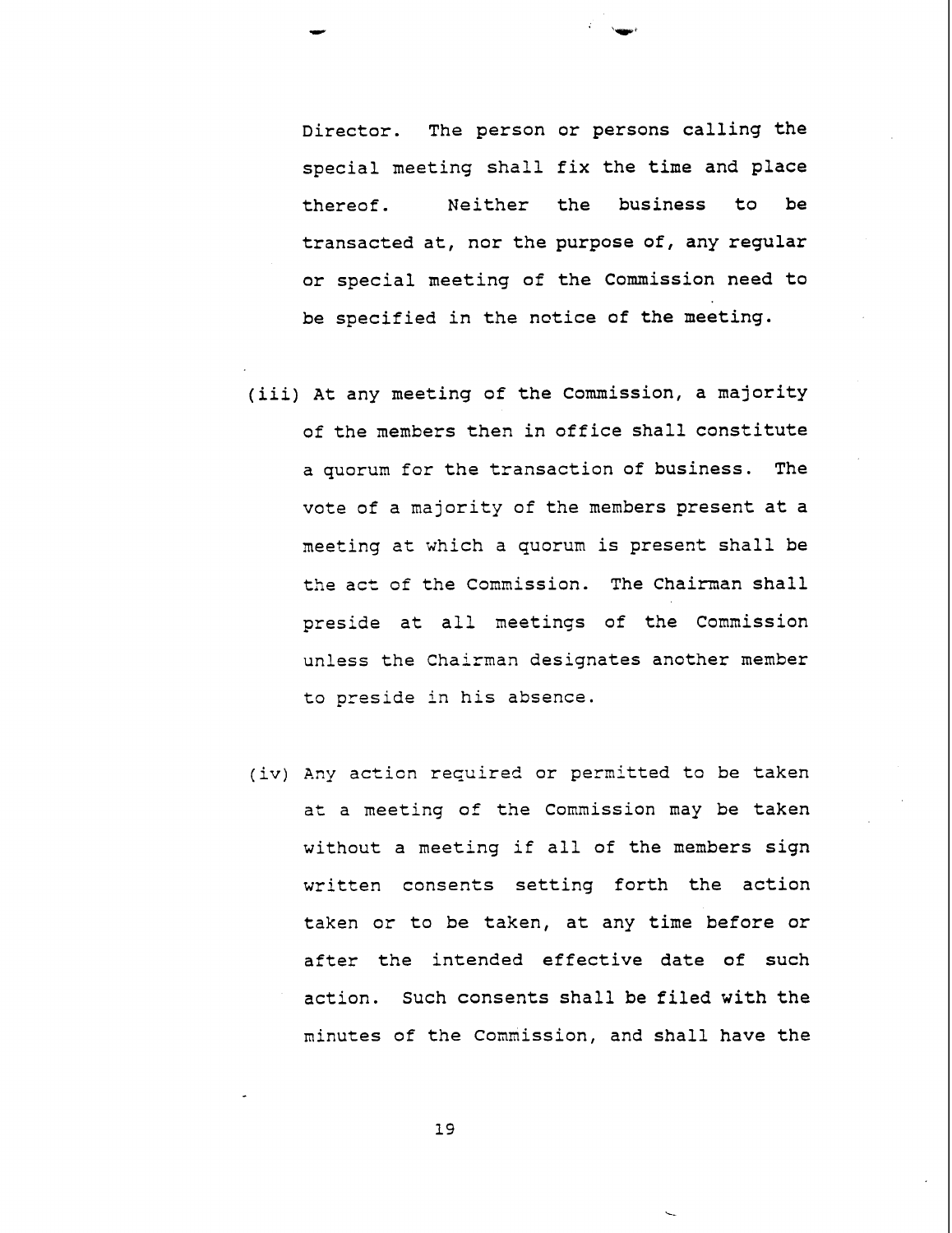same effect as a unanimous vote or resolution of the Commission at a legal meeting thereof.

- (v) Members of the Commission may participate in a meeting of the Commission by means of conference telephone or similar communications equipment by means of which all persons participating in the meeting can hear each other, and participation in a meeting in such matter by any member who does not object at the beginning of such meeting to the holding thereof in such manner shall constitute presence in person at such meeting.
- (vi) No action of the Commission to impose a penalty pursuant to section 6 of this Ordinance, or to revoke a license for a gaming **employee previously issued by the** Commission, shall be valid unless the person affected is given at least seven days' notice of the proposed action and the opportunity to appear and be heard before the Commission, either in person or through a representative or legal counsel, and to submit such evidence as the Commission deems relevant to the matter at issue; provided, that if the Commission deem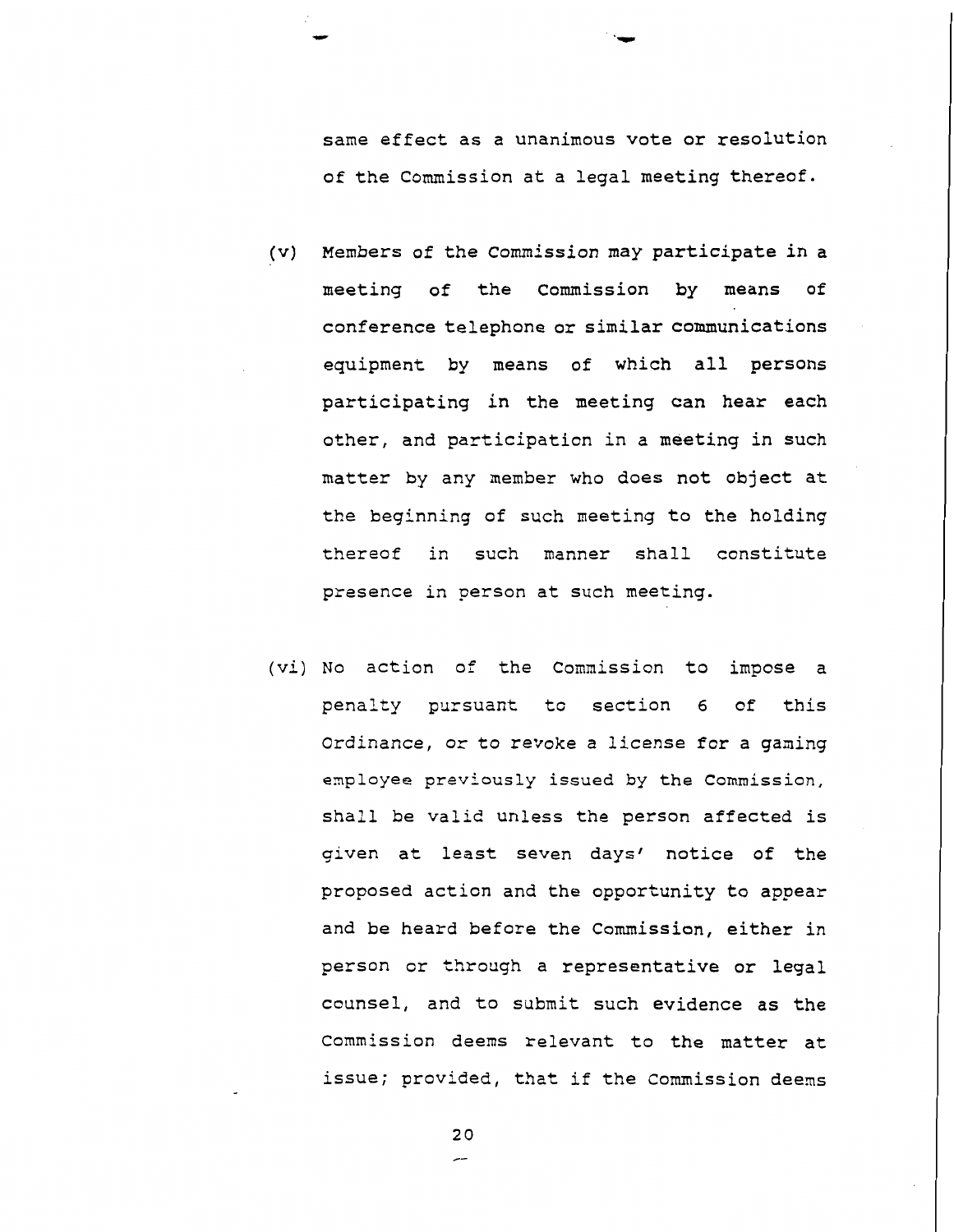it necessary to protect the public interest in the integrity of the gaming activities, the Commission may take such action with immediate effect as it deems required, and shall thereupon provide notice and an opportunity to be heard to the affected person as sbon as is reasonably practicable following such action. Any person who is denied an initial gaming employee license or who is barred from the gaming facilities by action of the Commission may request a hearing before the Commission by written request submitted within thirty days following receipt of notice of the action of the Commission, and the Commission shall thereupon afford an opportunity to appear and **be** heard befcre the Commission, either in person or through a representative or legal counsel, and to submit such evidence as the Ccamission deems relevant to the matter at issue and thereaftor the Commission shall either affirm or reconsider its decision. Any hearing conducted under this sub-section may at the direction of the Commission be conducted by the Executive Director or by one or more members of the Commission designated by the Commission for that purpose.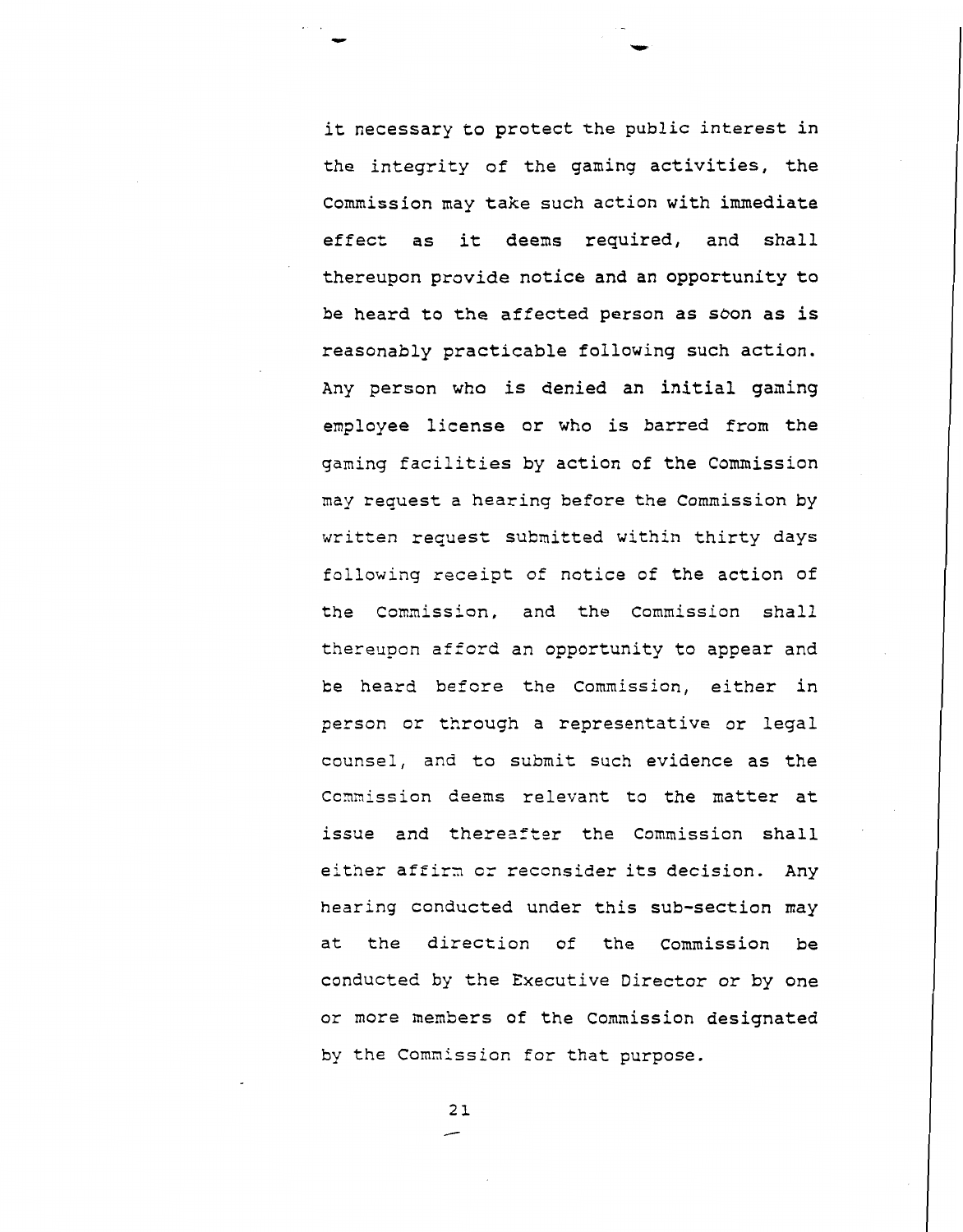(vii) The Commission may adopt such additional procedures and rules as it deems necessary or convenient to govern its affairs and which are consistent with this Ordinance and the Compact.

#### SECTION 8. STANDARDS OF OPERATION AND MANAGEMENT.

(a) Class III gaming. The initial technical standards of operation and management for Class 111 gaming adopted in accordance with the Compact shall be those set forth as Appendix A of the Compact.

(b) Class II gaming. The Commission may adopt standards of operation and management for Class I1 gaming, and pending such adoption, may direct the Gaming Operation to comply with such standards as the Commission may determine necessary to protect the integrity of such Class II games.

SECTION 9. PROHIBITED ACTS.

It shall **be** a violation of this Ordinance for any person to:

(a) Conduct or participate in any Class **I1** or Class I11 Gaming Operation on the Reservation other than at the Gaming Facilities.

**(b)** Receive, distribute, apply or divert any property, funds, proceeds or other assets of the Gaming Operation to the benefit of any individual or any other person except as authorized by this Ordinance, the Conpact or the Act.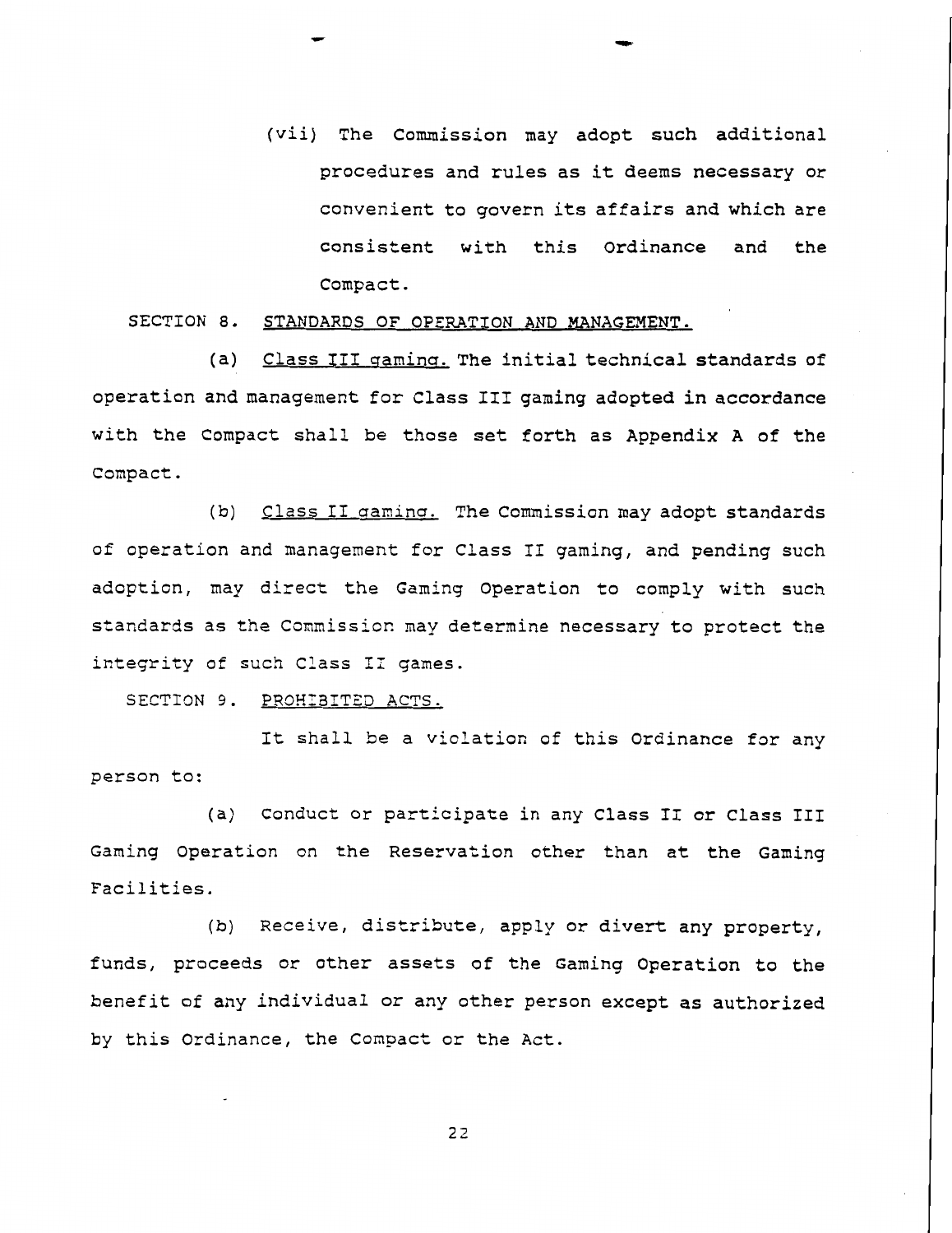(c) Tamper with any equipment used in the conduct of tribal gaming operations with the intent to cause any person to win or lose any wager other than in accordance with the publiclyannounced rules of such gaming operations.

**(d)** Do any other act in connection with the conduct of the tribal gaming operations with the intent to affect the outcome of any wager other than in accordance with the publicly-announced rules of such gaming operations.

**(e)** To alter or misrepresent the outcome or other event on which wagers have been made after the outcome is made sure but before it is revealed to the players.

(f) To place, increase or decrease a bet or to determine the course of play after acquiring knowledge, not available to all players, of the outcome of the game or any event that affects the outcome of the game or which is the subject of the bet or to aid anyone in acquiring such knowledge for the purpose of placing, increasing or decreasing a bet or deternining the course of play contingent upon that event or outcome.

(g) To claim, collect or take, or attempt to claim, collect or take, money or anything of value in or from a gaming device, with intent to defraud, without having made a wager thereon, or to claim, collect or take an amcunt greater than the ancunt won.

(h) To place or increase a bet after acquiring knowledge of the outcome of the game or other event which is the subject of the bet, including past-posting and pressing bets.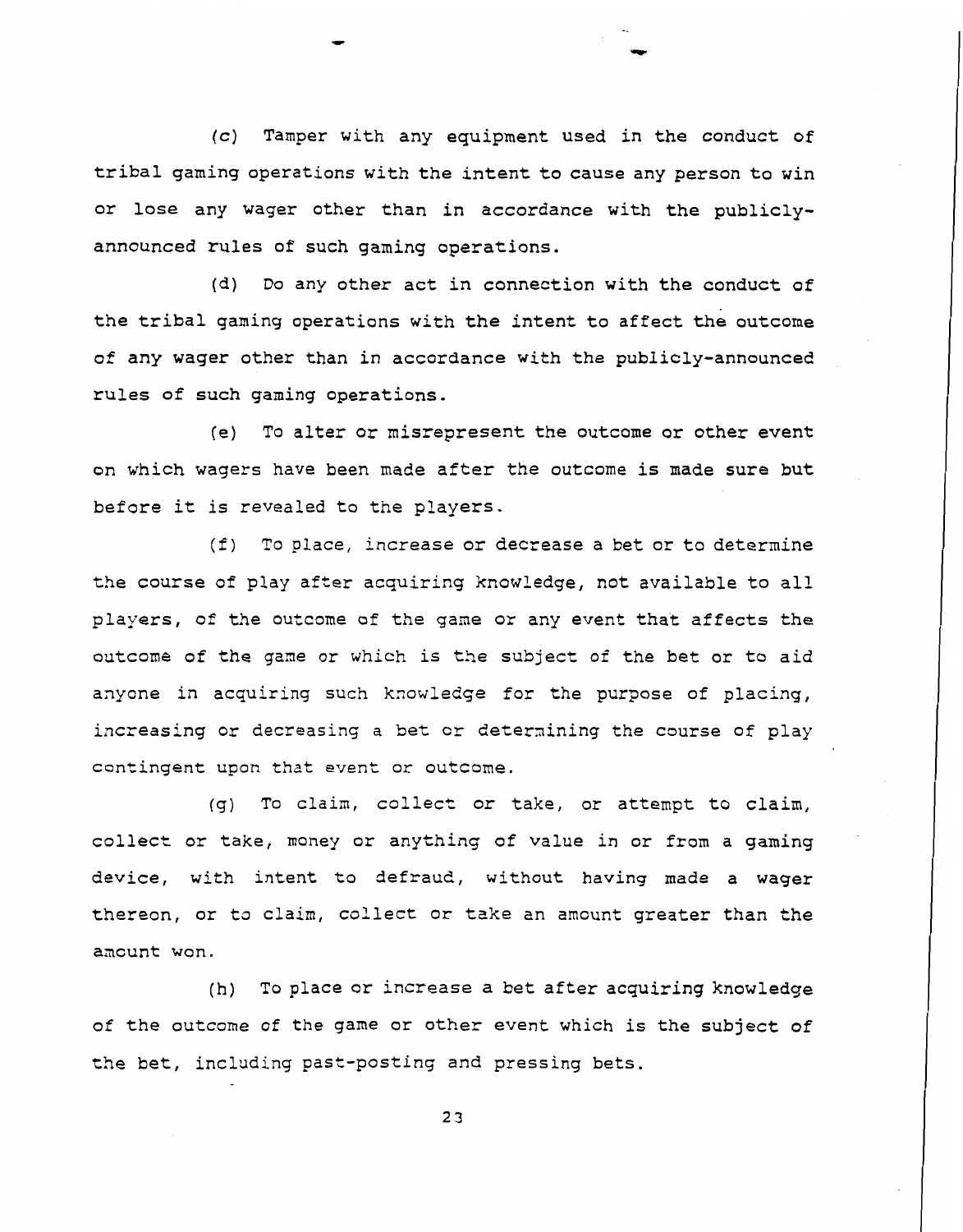(i) To reduce the amount wagered or cancel the bet after acquiring knowledge of the outcome of the game or other event which is the subject of the bet, including pinching bets.

(j) To manipulate, with the intent to cheat, any component of an electronic game of chance or gaming device in a manner contrary to the designed and normal operational purpose for the component, including, but not limited to manipulating a gaming device, with knowledge that the manipulation affects the outcome of the game or with knowledge of any event that affects the outcome of the game.

(k) Knowingly to use other than coins or tokens approved by the Commission or other lawful coin, legal tender of the United States of America, or to use a coin not of the same denomination as the coin intended to be used in the gaming device.

(1) To possess, wich the intent to use, any device to assist in projecting the outcome of the game, in keeping track of the cards played, in analyzing the probability of the occurrence of an event relating to the game, cr in analyzing the strategy for playing or betting to be used in the game.

(m) To use any device or means to cheat, or to possess any such device while at the Gaming Facility.

(n) Knowingly to entice or induce another to go to any place where gaming is being conducted or operated in violation of the provisions of this Compact or the Tribal ordinances, with the intent that the other person play or participate in that gaming.  $\cdots$